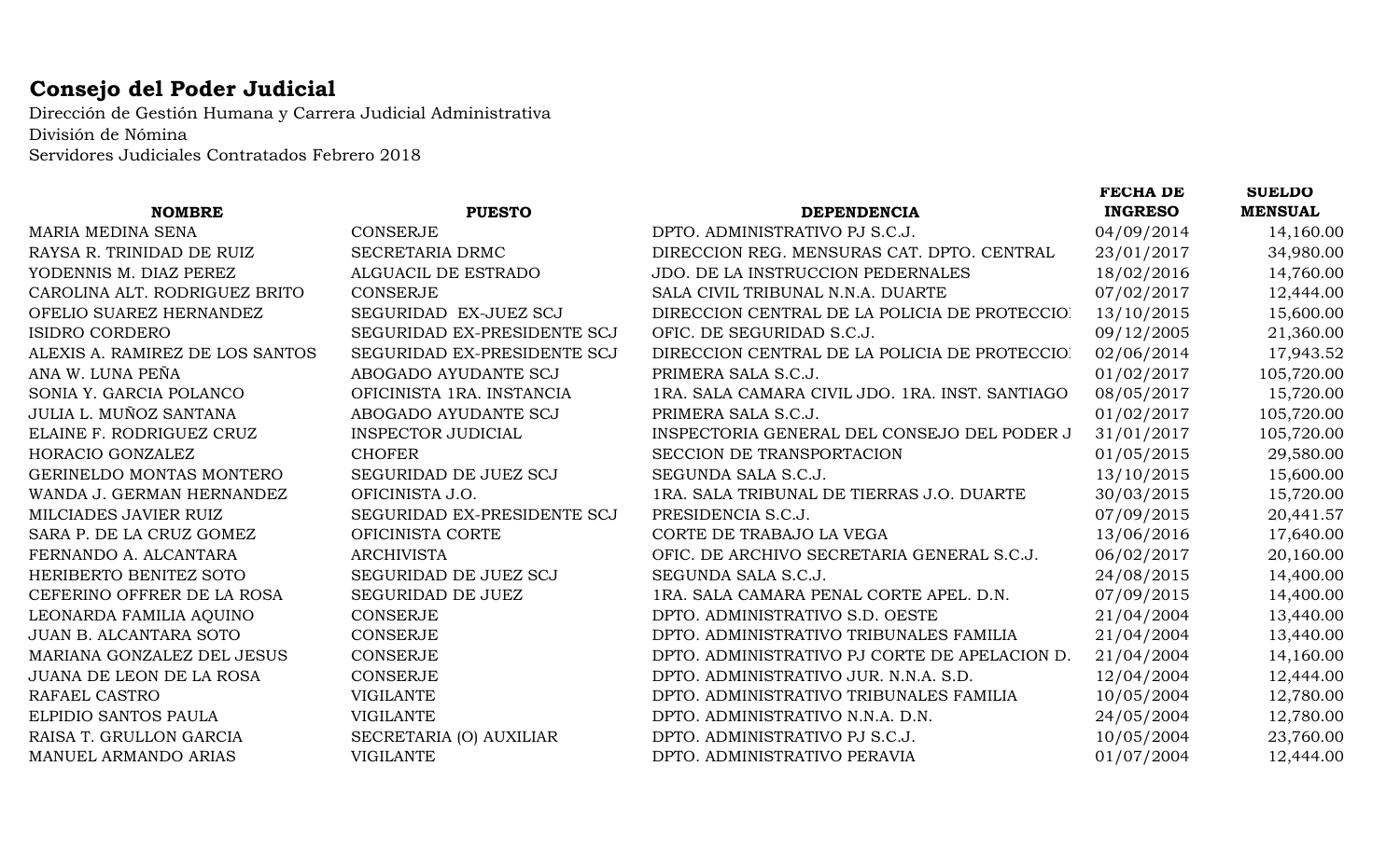| MANUEL DE JS. FERREIRA BUENO   | <b>VIGILANTE</b>          | DPTO. ADMINISTRATIVO JDOS. DE PAZ DE LA 2DA. C | 15/07/2004 | 12,780.00  |
|--------------------------------|---------------------------|------------------------------------------------|------------|------------|
| JORGE ANT. PERALTA DOMINGUEZ   | <b>VIGILANTE</b>          | JDO. DE PAZ ESPERANZA                          | 02/08/2004 | 12,444.00  |
| FELIPE SUERO MERCEDES          | <b>VIGILANTE</b>          | DPTO. ADMINISTRATIVO S.D. OESTE                | 06/08/2004 | 13,680.00  |
| <b>SIXTO GARCIA</b>            | <b>VIGILANTE</b>          | TALLER DE EBANISTERIA                          | 07/10/2004 | 13,618.81  |
| RAMON DE LA C. SANTANA PEGUERO | <b>VIGILANTE</b>          | TALLER DE EBANISTERIA                          | 15/11/2004 | 13,680.00  |
| RAMON A. TINEO DIAZ            | MAYORDOMO III             | DPTO. ADMINISTRATIVO TRIBUNALES FAMILIA        | 29/11/2004 | 18,720.00  |
| CESAR RINCON TEJEDA            | <b>VIGILANTE</b>          | DIRECCION DE FAMILIA, NIÑEZ, ADOLESCENCIA Y GI | 29/11/2004 | 13,680.00  |
| ARISMENDY VASQUEZ CORDERO      | <b>VIGILANTE</b>          | DPTO. ADMINISTRATIVO N.N.A. D.N.               | 16/12/2004 | 13,680.00  |
| <b>BLAS GERARDO HEREDIA</b>    | <b>VIGILANTE</b>          | JDO. DE PAZ VICENTE NOBLE                      | 25/01/2005 | 12,444.00  |
| NELSON MORALES ECHAVARRIA      | <b>VIGILANTE</b>          | DPTO. ADMINISTRATIVO HATO MAYOR                | 30/03/2005 | 12,780.00  |
| SALUSTIANO E. ESCANIO ALMANZAR | <b>VIGILANTE</b>          | DPTO. ADMINISTRATIVO S.F.M.                    | 08/02/2005 | 12,780.00  |
| GABRIEL A. PAULINO FERNANDEZ   | ASESOR DE PROTOCOLO       | DIV. DE RELACIONES PUBLICAS Y PROTOCOLO        | 03/03/2005 | 84,000.00  |
| PEDRO BELLO PERALTA            | <b>VIGILANTE</b>          | DPTO. ADMINISTRATIVO PJ S.C.J.                 | 27/04/2005 | 13,800.00  |
| OCTAVIO LORENZO FORTUNA        | MENSAJERO INTERNO         | DPTO. ADMINISTRATIVO N.N.A. S.C.               | 21/04/2005 | 12,444.00  |
| JOSE DE LAS M. CIPRIAN SANCHEZ | <b>VIGILANTE</b>          | DPTO. ADMINISTRATIVO S.C.                      | 13/06/2005 | 12,780.00  |
| <b>JOSE TIMO SELIS</b>         | ALBANIL S.C.J.            | DPTO. ADMINISTRATIVO PJ S.C.J.                 | 16/06/2005 | 15,840.00  |
| MATILDES ALCANTARA VALDEZ      | <b>CONSERJE</b>           | DPTO. ADMINISTRATIVO PJ S.C.J.                 | 16/06/2005 | 14,160.00  |
| RAMON E. DOÑE                  | <b>VIGILANTE</b>          | DPTO. ADMINISTRATIVO PJ CORTE DE APELACION D.  | 04/08/2005 | 13,800.00  |
| JULIAN R. SENA PEREZ           | MAYORDOMO III             | DPTO. ADMINISTRATIVO LA ROMANA                 | 31/08/2005 | 13,800.00  |
| PAULA S. SANCHEZ DIAZ          | ALGUACIL DE ESTRADO       | 2DO. TRIBUNAL COL. C/P JDO. 1RA. INST. D.N.    | 28/09/2005 | 15,960.00  |
| SERGIO RAMIREZ VALENZUELA      | <b>VIGILANTE</b>          | DPTO. ADMINISTRATIVO PJ CORTE DE APELACION D.  | 25/11/2005 | 13,800.00  |
| ANTONIO MENDEZ FLORIAN         | <b>VIGILANTE</b>          | DPTO. ADMINISTRATIVO TRIBUNALES FAMILIA        | 28/11/2005 | 13,680.00  |
| GENEROSO GERONIMO SHEPARD      | <b>VIGILANTE</b>          | DPTO. ADMINISTRATIVO SAMANA                    | 06/12/2005 | 13,680.00  |
| CANDIDA R. CORPORAN SANTOS     | <b>CONSERJE</b>           | DPTO. ADMINISTRATIVO PJ CORTE DE APELACION D.  | 13/12/2005 | 14,160.00  |
| ISIS P. PEREZ MARTINEZ         | <b>INSPECTOR JUDICIAL</b> | INSPECTORIA GENERAL DEL CONSEJO DEL PODER J    | 31/01/2017 | 105,720.00 |
| FREDY TAVERAS DE JESUS         | <b>VIGILANTE</b>          | JDO. DE PAZ S.D. NORTE                         | 02/02/2006 | 13,680.00  |
| AGUSTINA DE LA CRUZ DE LEON    | <b>CONSERJE</b>           | DPTO. ADMINISTRATIVO JUR. LABORAL S.D.         | 23/01/2006 | 13,440.00  |
| JOSE ALT. PEREZ PIÑA           | <b>VIGILANTE</b>          | JDO. DE PAZ EL VALLE                           | 10/03/2006 | 12,444.00  |
| LUZ D. SANTANA QUEZADA         | CONSERJE-MENSAJERO(A)     | JDO. DE PAZ CAYETANO GERMOSEN                  | 14/03/2006 | 12,444.00  |
| AVELINO FORNE ROBLES           | <b>PORTERO</b>            | DPTO. ADMINISTRATIVO LA ALTAGRACIA             | 14/03/2006 | 12,444.00  |
| LUZ M. GENAO                   | <b>CONSERJE</b>           | DPTO. ADMINISTRATIVO SANTIAGO                  | 27/04/2006 | 12,444.00  |
| BIENVENIDO ANT. RUIZ Y ROSARIO | <b>VIGILANTE</b>          | JDO. DE PAZ SAN RAFAEL DEL YUMA                | 03/07/2006 | 12,444.00  |
| VENANCIO MARTINEZ BETREZ       | <b>VIGILANTE</b>          | DPTO. ADMINISTRATIVO PJ S.C.J.                 | 28/04/2006 | 13,800.00  |
| JUAN ALB. ACOSTA HIDALGO       | <b>VIGILANTE</b>          | JDO. DE PAZ TENARES                            | 07/06/2006 | 12,444.00  |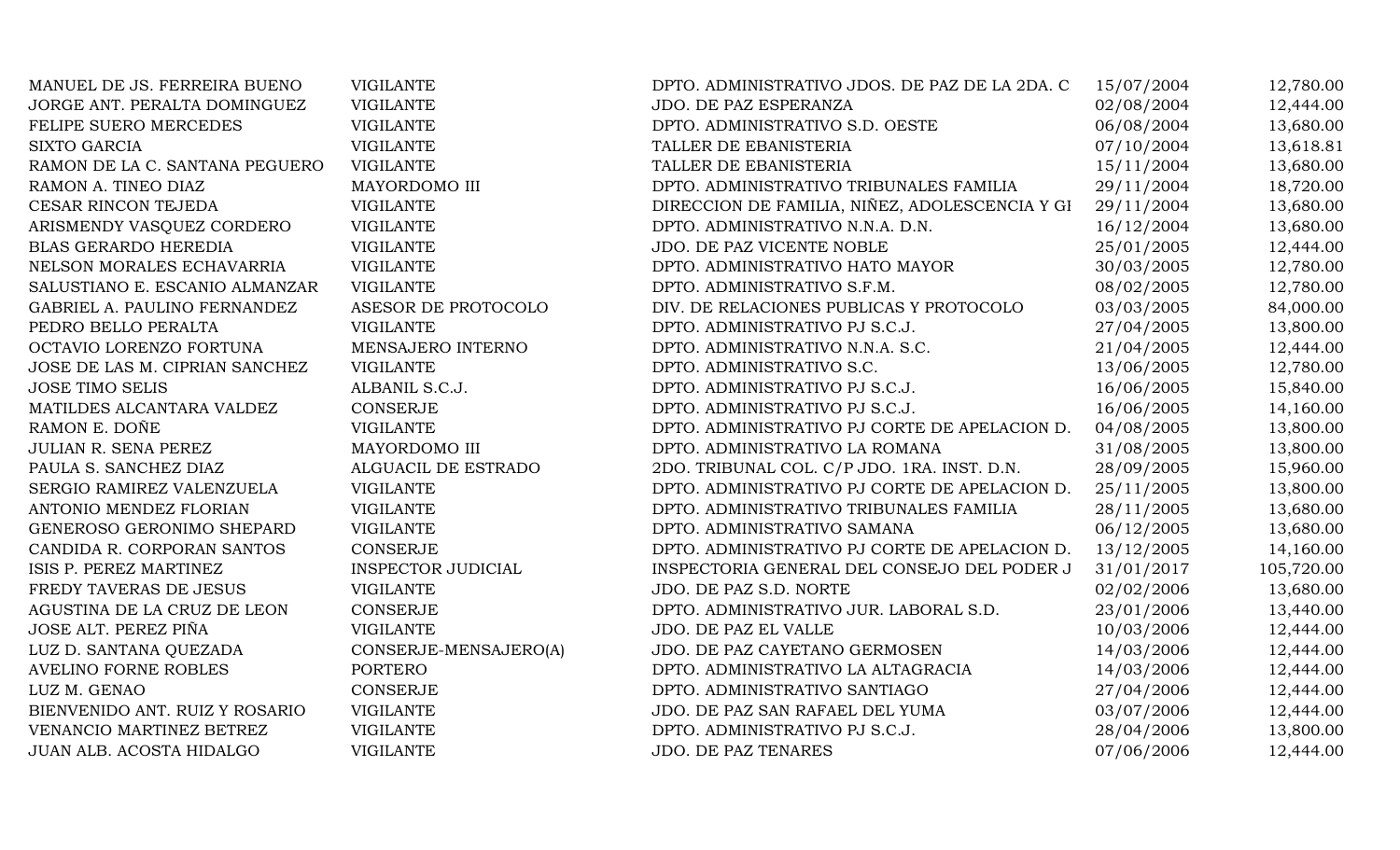| <b>JUAN P. HERNANDEZ JAPA</b>   | <b>CHOFER</b>                                               | CORTE DE APEL. N.N.A. S.P.M.                                          | 30/06/2006 | 24,240.00 |
|---------------------------------|-------------------------------------------------------------|-----------------------------------------------------------------------|------------|-----------|
| <b>JUAN HERASME CUEVAS</b>      | <b>PORTERO</b>                                              | DPTO. ADMINISTRATIVO S.P.M.                                           | 13/07/2006 | 12,444.00 |
| JUANA F. RODRIGUEZ VILLANUEVA   | OFICINISTA 1RA. INSTANCIA                                   | 7MA. SALA CAMARA CIVIL JDO. 1RA. INST. D.N.                           | 01/11/2016 | 24,240.00 |
| NICOLAS GUERRERO                | <b>PORTERO</b>                                              | DPTO. ADMINISTRATIVO LA ALTAGRACIA                                    | 17/08/2006 | 12,444.00 |
| ANDRES ANT. CAPELLAN MOYA       | INSTRUCTOR-CANTOR DEL CORO                                  | UNIDAD DE DIFUSION CULTURAL Y DEPORTIVA                               | 04/10/2006 | 9,000.00  |
| DOMINGO CAMPOS MATEO            | <b>VIGILANTE</b>                                            | DPTO. ADMINISTRATIVO BARAHONA                                         | 04/10/2006 | 12,444.00 |
| ESEQUIER MATOS ACOSTA           | <b>VIGILANTE</b>                                            | <b>JDO. DE PAZ PARAISO</b>                                            | 29/11/2006 | 12,444.00 |
| LUIS S. PEREZ RAMIREZ           | <b>VIGILANTE</b>                                            | JDO. DE PAZ OVIEDO                                                    | 30/11/2006 | 12,444.00 |
| JUAN I. HERNANDEZ SANCHEZ       | <b>VIGILANTE</b>                                            | DPTO. ADMINISTRATIVO S.P.M.                                           | 29/11/2006 | 12,444.00 |
| NERY LEBRON                     | <b>VIGILANTE</b>                                            | TRIBUNAL N.N.A. MONTE CRISTI                                          | 29/11/2006 | 12,444.00 |
| VICTOR H. GIL REYES             | <b>CHOFER</b>                                               | SECCION DE TRANSPORTACION                                             | 04/01/2007 | 29,580.00 |
| RAMON RODRIGUEZ                 | <b>VIGILANTE</b>                                            | JDO. DE PAZ SABANA GRANDE DE PALENQUE                                 | 12/01/2007 | 12,444.00 |
| ROSA A. MORENO GARCIA           |                                                             | COORDINADOR CENTRO DE MEDIACI CENTRO DE MEDIACION FAMILIAR SANTIAGO   | 01/01/2007 | 77,836.80 |
| JOSE A. JIMENEZ CARELA          | <b>VIGILANTE</b>                                            | DPTO. ADMINISTRATIVO S.P.M.                                           | 08/03/2007 | 12,444.00 |
| MAXIMO B. REINOSO TAPIA         | SUPERVISOR DE ARCHIVO                                       | OFIC. DE ARCHIVO JUDICIAL PJ LA VEGA                                  | 16/02/2007 | 29,580.00 |
| NIDIA E. REYNOSO MATOS          | <b>MEDIADOR</b>                                             | CENTRO DE MEDIACION FAMILIAR D.N.                                     | 20/03/2007 | 67,082.40 |
| PETRONILA ROSARIO ADAMES        |                                                             | COORDINADOR CENTRO DE MEDIACI CENTRO DE MEDIACION FAMILIAR LA CIENEGA | 20/03/2007 | 77,836.80 |
| JUANA E. BARE GUZMAN            |                                                             | COORDINADOR CENTRO DE MEDIACI CENTRO DE MEDIACION FAMILIAR HERRERA    | 20/03/2007 | 77,836.80 |
| PABLO BAEZ RODRIGUEZ            |                                                             | ENCARGADO(A) OFICINA ADMINISTRA DPTO. ADMINISTRATIVO LA ROMANA        | 08/03/2007 | 67,405.20 |
| <b>JOSE O. BRITO</b>            | <b>MECANICO</b>                                             | UNIDAD DE MANTENIMIENTO DE VEHICULOS                                  | 11/05/2007 | 30,000.00 |
| BERKIS M. LOPEZ ACOSTA          | ENCARGADO(A) OFICINA ADMINISTRA DPTO. ADMINISTRATIVO S.F.M. |                                                                       | 11/07/2007 | 81,952.80 |
| FRANCISCO H. VALDEZ             | OFICINISTA CORTE                                            | 1RA. SALA CAMARA PENAL CORTE APEL. D.N.                               | 10/12/2014 | 20,865.60 |
| BRUNILDA PAYANO ADAMES          | <b>CONSERJE</b>                                             | UNIDAD DE SERVICIOS ADMINISTRATIVOS Y LOGISTI                         | 02/11/2015 | 14,160.00 |
| CRISTIAN GONZALES               | ALGUACIL DE ESTRADO                                         | JDO. DE 1RA. INST. CONSTANZA                                          | 08/08/2007 | 14,760.00 |
| JOSE ALT. VALDEZ MATEO          | AUX. DE MANTENIMIENTO                                       | DPTO. DE MANTENIMIENTO J.I. D.N. Y ZONA SUR                           | 19/12/2008 | 24,240.00 |
| LEONARDO RODRIGUEZ LORA         | <b>CHOFER</b>                                               | UNIDAD DE SERVICIOS ADMINISTRATIVOS Y LOGISTI                         | 13/08/2007 | 24,240.00 |
| RAFAEL MORILLO                  | <b>CHOFER</b>                                               | UNIDAD DE SERVICIOS ADMINISTRATIVOS Y LOGISTI                         | 22/12/2008 | 24,240.00 |
| MARIO J. RODRIGUEZ              | REP. Y MANT. MAQUINAS ESCRIBIR                              | DPTO. ADMINISTRATIVO LA VEGA                                          | 01/10/1997 | 4,800.00  |
| JOSE A. CERDA COPLIN            | <b>VIGILANTE</b>                                            | TRIBUNAL N.N.A. ESPAILLAT                                             | 04/09/2001 | 12,444.00 |
| FELIX ML. ROSADO                | <b>VIGILANTE</b>                                            | DPTO. ADMINISTRATIVO SANTIAGO                                         | 02/05/2000 | 12,444.00 |
| FRANCISCO SANCHEZ               | <b>JARDINERO</b>                                            | DPTO. ADMINISTRATIVO ESPAILLAT                                        | 28/03/2001 | 12,444.00 |
| FRANCISCO ALB. RODRIGUEZ MEDINA | VIGILANTE                                                   | DPTO. ADMINISTRATIVO SANTIAGO                                         | 23/10/2000 | 12,444.00 |
| <b>JESUS SILVERIO</b>           | <b>VIGILANTE</b>                                            | SALA PENAL 1ER. TRIBUNAL N.N.A. SANTIAGO                              | 15/09/1999 | 12,444.00 |
| LORENZA M. ESPINAL              | <b>CONSERJE</b>                                             | TRIBUNAL N.N.A. VALVERDE                                              | 02/07/2001 | 12,444.00 |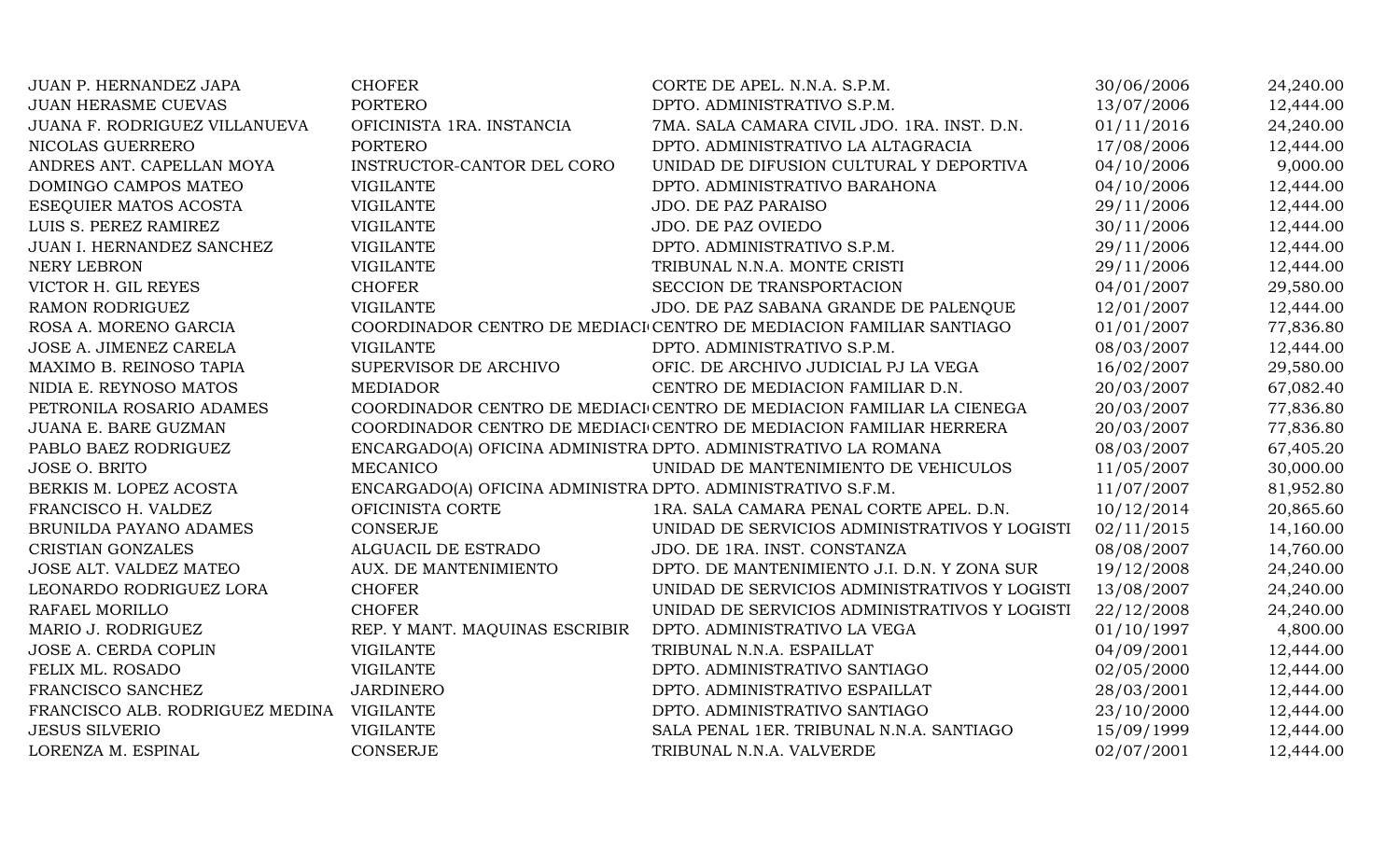| ROBERTO GONZALEZ MOREL        | INTERPRETE JUDICIAL                                             | DPTO. ADMINISTRATIVO MONTE CRISTI                                       | 02/05/2001 | 21,960.00 |
|-------------------------------|-----------------------------------------------------------------|-------------------------------------------------------------------------|------------|-----------|
| CRISTINA ALT. ROJAS           | CONSERJE                                                        | DPTO. ADMINISTRATIVO S.F.M.                                             | 10/05/2001 | 12,444.00 |
| LEONOR SANTOS PEREZ           | CONSERJE                                                        | TRIBUNAL N.N.A. SANCHEZ RAMIREZ                                         | 04/07/2001 | 12,444.00 |
| ALBA I. BARRIENTOS VALDEZ     | CONSERJE-MENSAJERO(A)                                           | JDO. DE PAZ EL LLANO                                                    | 02/11/2001 | 12,444.00 |
| ANGEL DEL R. MERCEDES JAVIER  | <b>VIGILANTE</b>                                                | TALLER DE EBANISTERIA                                                   | 04/09/2001 | 12,780.00 |
| BERNALDO SANTANA ENCARNACION  | <b>JARDINERO</b>                                                | DPTO. ADMINISTRATIVO S.C.                                               | 09/10/2001 | 14,160.00 |
| RAMONA C. SOTO MARTINEZ       | OFICINISTA CITACIONES Y NOTIFICAC CENTRO DE CITACIONES P.J.C.N. |                                                                         | 14/02/2001 | 21,000.00 |
| <b>CESAR SANCHEZ</b>          | <b>VIGILANTE</b>                                                | JDO. DE PAZ BAJOS DE HAINA                                              | 12/12/2001 | 12,444.00 |
| DANIEL FELIZ TEJEDA           | CONSERJE                                                        | DPTO. ADMINISTRATIVO PJ S.C.J.                                          | 01/11/2000 | 14,160.00 |
| DIGNA OGANDO                  | <b>CONSERJE</b>                                                 | DPTO. ADMINISTRATIVO S.J.M.                                             | 10/05/2001 | 12,444.00 |
| ELIOENAI ANT. MEDINA MEJIA    |                                                                 | DIRECTOR CORO DEL PODER JUDICI/ UNIDAD DE DIFUSION CULTURAL Y DEPORTIVA | 01/09/2001 | 28,860.00 |
| TRINIDAD VILLAFAÑA GONZALEZ   | <b>VIGILANTE</b>                                                | DPTO. ADMINISTRATIVO SANCHEZ RAMIREZ                                    | 13/11/2001 | 12,444.00 |
| <b>RAMON MARTE</b>            | <b>JARDINERO</b>                                                | DPTO. ADMINISTRATIVO SANTIAGO                                           | 23/09/2002 | 12,444.00 |
| PEDRO A. PADILLA VARGAS       | <b>JARDINERO</b>                                                | DPTO. ADMINISTRATIVO SANTIAGO                                           | 23/09/2002 | 12,444.00 |
| RAMON CARO DE LEON            | <b>VIGILANTE</b>                                                | DPTO. ADMINISTRATIVO S.C.                                               | 28/04/2000 | 12,444.00 |
| SANDRO CABRAL                 | <b>VIGILANTE</b>                                                | TRIBUNAL N.N.A. S.J.M.                                                  | 12/12/2001 | 12,444.00 |
| <b>VINICIO HERRERA</b>        | <b>JARDINERO</b>                                                | DPTO. ADMINISTRATIVO S.P.M.                                             | 08/08/2001 | 12,444.00 |
| VENERANDA POLANCO VILLAR      | <b>CONSERJE</b>                                                 | DPTO. ADMINISTRATIVO P.J.C.N.                                           | 01/10/2002 | 12,444.00 |
| LEOPOLDO TEJEDA ALCANTARA     | <b>VIGILANTE</b>                                                | DPTO. ADMINISTRATIVO PJ S.C.J.                                          | 15/11/2000 | 12,900.00 |
| LUCILA D. ALVAREZ ALVAREZ     | <b>CONSERJE</b>                                                 | JDO. DE PAZ DE LA 2DA. CIRC. S.D. ESTE                                  | 25/06/2001 | 12,444.00 |
| LUISA MORA DE LOS SANTOS      | CONSERJE                                                        | DPTO. ADMINISTRATIVO S.J.M.                                             | 07/05/2001 | 12,444.00 |
| LUISA ARBOLEDA SANTANA        | CONSERJE                                                        | DPTO. ADMINISTRATIVO PJ CORTE DE APELACION D.                           | 01/11/2000 | 14,160.00 |
| MANUEL RAMIREZ ROSADO         | <b>VIGILANTE</b>                                                | DPTO. ADMINISTRATIVO S.J.M.                                             | 28/11/2001 | 12,444.00 |
| LUIS R. RIVAS UREÑA           | <b>VIGILANTE</b>                                                | DPTO. ADMINISTRATIVO VALVERDE                                           | 01/04/2002 | 12,444.00 |
| RAMON DE JS. RIVERA CAMPUSANO | <b>VIGILANTE</b>                                                | JDO. DE PAZ NIGUA                                                       | 07/02/2001 | 12,444.00 |
| MARIANO URBAEZ DEL JESUS      | <b>VIGILANTE</b>                                                | JDO. DE LA INSTRUCCION SAN JOSE DE OCOA                                 | 01/01/2001 | 12,444.00 |
| MELANEA MATOS MEJIA           | <b>CONSERJE</b>                                                 | JDO. DE LA INSTRUCCION SAN JOSE DE OCOA                                 | 29/12/2000 | 12,444.00 |
| MIGUEL B. TERRERO FERRERAS    | <b>VIGILANTE</b>                                                | JDO. DE PAZ PEDERNALES                                                  | 01/06/2000 | 12,444.00 |
| <b>MILAGROS CEBALLOS</b>      | MENSAJERO INTERNO                                               | DPTO. ADMINISTRATIVO S.C.                                               | 18/07/2001 | 12,444.00 |
| SIMON SANTANA VALENCIANO      | <b>VIGILANTE</b>                                                | JDO. DE PAZ CONSUELO                                                    | 23/11/2001 | 12,444.00 |
| JUAN B. JIMENEZ RODRIGUEZ     | <b>VIGILANTE</b>                                                | DPTO. ADMINISTRATIVO SANTIAGO                                           | 01/03/2001 | 12,444.00 |
| <b>JULIO A. ESPEJO ORTEGA</b> | <b>VIGILANTE</b>                                                | JDO. DE PAZ LAGUNA SALADA                                               | 13/12/2000 | 12,444.00 |
| IGNACIO RIVERA ROSARIO        | <b>JARDINERO</b>                                                | DPTO. ADMINISTRATIVO PJ S.C.J.                                          | 06/08/2015 | 14,160.00 |
| <b>JULIO GONZALEZ</b>         | MAYORDOMO II                                                    | DPTO. ADMINISTRATIVO MARIA TRINIDAD SANCHEZ                             | 09/06/2003 | 14,760.00 |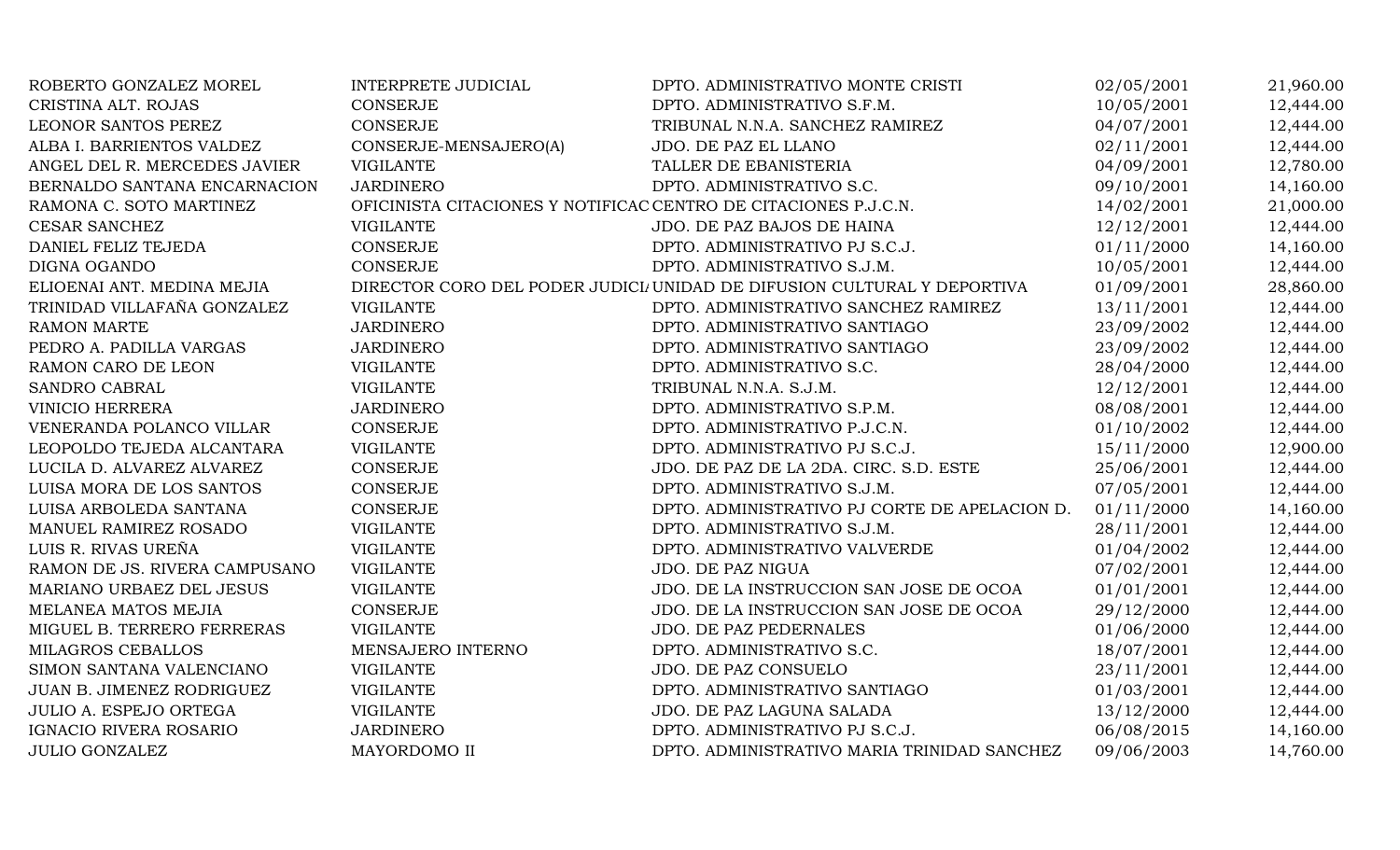| MARCOS ALCALA JAZMIN         | <b>VIGILANTE</b>                                          | DPTO. ADMINISTRATIVO SAMANA                                              | 14/08/2003 | 12,444.00  |
|------------------------------|-----------------------------------------------------------|--------------------------------------------------------------------------|------------|------------|
| MARITZA M. ABREU HERRERA     | <b>CONSERJE</b>                                           | DPTO. ADMINISTRATIVO ESPAILLAT                                           | 03/11/2003 | 12,444.00  |
| FELIPE DIPRE DE LA ROSA      | <b>VIGILANTE</b>                                          | DPTO. ADMINISTRATIVO S.C.                                                | 24/11/2003 | 12,444.00  |
| PORFIRIO J. MATEO GUERRERO   |                                                           | PIANISTA CORO DEL PODER JUDICIAI UNIDAD DE DIFUSION CULTURAL Y DEPORTIVA | 02/12/2003 | 8,400.00   |
| JUANA B. LLUVERES CASTILLO   | <b>CONSERJE</b>                                           | DPTO. ADMINISTRATIVO TRIBUNALES FAMILIA                                  | 13/02/2004 | 13,440.00  |
| PEDRO R. FERNANDEZ PEREZ     | AUX. DEL CORO                                             | UNIDAD DE DIFUSION CULTURAL Y DEPORTIVA                                  | 05/03/2004 | 7,200.00   |
| <b>ISAAC MORIS</b>           | <b>VIGILANTE</b>                                          | JDO. DE PAZ ASUNTOS MUNIC. S.D. NORTE                                    | 16/03/2004 | 13,680.00  |
| ORLANDO E. PEREZ             | CAMARERO III                                              | DIV. DE RELACIONES PUBLICAS Y PROTOCOLO                                  | 06/09/2007 | 28,860.00  |
| WILLIAM R. MEJIA             | <b>VIGILANTE</b>                                          | JDO. DE PAZ SABANA LARGA                                                 | 06/09/2007 | 12,444.00  |
| LUIS O. TEJEDA DE LOS SANTOS | <b>VIGILANTE</b>                                          | JDO. DE PAZ BOHECHIO                                                     | 25/09/2007 | 12,444.00  |
| FLORENCIO LORENZO            | <b>VIGILANTE</b>                                          | DPTO. ADMINISTRATIVO S.C.                                                | 13/11/2007 | 12,444.00  |
| SERGIO DE LA CRUZ MEDINA     | CONSERJE-MENSAJERO(A)                                     | <b>JDO. DE PAZ GUAYMATE</b>                                              | 15/11/2007 | 12,444.00  |
| ANA Y. PEÑA TAVAREZ          | <b>MEDIADOR</b>                                           | CENTRO DE MEDIACION FAMILIAR SANTIAGO                                    | 25/08/2014 | 67,082.40  |
| MARTHA Y. TORIBIO            | <b>MEDIADOR</b>                                           | CENTRO DE MEDIACION FAMILIAR HERRERA                                     | 30/09/2008 | 67,082.40  |
| YVELISSE FELIZ GARCIA        | <b>CONSERJE</b>                                           | DPTO. ADMINISTRATIVO PJ S.C.J.                                           | 02/03/2015 | 14,160.00  |
| RAMONA ALCANTARA VALDEZ      | <b>CONSERJE</b>                                           | DPTO. ADMINISTRATIVO PJ CORTE DE APELACION D.                            | 09/12/2008 | 14,160.00  |
| UBALDO RODRIGUEZ CABRERA     | <b>PLOMERO</b>                                            | DPTO. DE MANTENIMIENTO J.I. ZONA NORTE Y NORE                            | 13/01/2009 | 20,760.00  |
| MAYRA T. HERNANDEZ GORIS     | <b>MEDIADOR</b>                                           | CENTRO DE MEDIACION FAMILIAR D.N.                                        | 21/07/2010 | 67,082.40  |
| ROSANNA V. MORENO PANIAGUA   | CONSERJE-MENSAJERO(A)                                     | JDO. DE PAZ YAGUATE                                                      | 03/10/2016 | 12,444.00  |
| ALEXANDRA BELIARD MERCEDES   | <b>CONSERJE</b>                                           | 3RA. SALA CAMARA CIVIL JDO. 1RA. INST. S.D.                              | 28/11/2016 | 12,444.00  |
| CHARLES I. JIMENEZ PEREZ     | ALGUACIL DE ESTRADO                                       | JDO. DE PAZ S.C.                                                         | 18/08/2014 | 13,800.00  |
| HECTOR R. PEREZ VENTURA      | SUPERVISOR DE SEGURIDAD                                   | DPTO. ADMINISTRATIVO S.D.                                                | 05/11/2013 | 30,000.00  |
| DANIEL MUÑOZ DURAN           | SUPERVISOR DE SEGURIDAD                                   | DPTO. ADMINISTRATIVO S.D.                                                | 05/11/2013 | 24,000.00  |
| CHURCHI R. GONZALEZ GUERRERO | ASESOR FINANCIERO                                         | PRESIDENCIA S.C.J.                                                       | 02/01/2012 | 122,112.00 |
| DAMARIS A. PEREZ RODRIGUEZ   | <b>MEDIADOR</b>                                           | CENTRO DE MEDIACION FAMILIAR SANTIAGO                                    | 04/09/2014 | 67,082.40  |
| ALBIS A. CUEVAS MOTA         | SUPERVISOR(A) ADMINISTRATIVO ZOI DIRECCION ADMINISTRATIVA |                                                                          | 07/11/2016 | 67,082.40  |
| SANTO R. VARGAS BATISTA      | <b>AGENTE DE SERVICIOS</b>                                | CUSTODIA Y SERVICIO ARCHIVO PERMANENTE                                   | 28/11/2016 | 24,240.00  |
| RAFAEL SUAREZ CONCEPCION     | SUPERVISOR DE SEGURIDAD                                   | DIRECCION CENTRAL DE LA POLICIA DE PROTECCIOI                            | 05/04/2013 | 77,836.80  |
| LUCIA PANTALEON RODRIGUEZ    | ASISTENTE DIRECCION ADMINISTRAT DIRECCION ADMINISTRATIVA  |                                                                          | 04/03/2013 | 77,836.80  |
| MARIA C. ASENCIO ABREU       | OFICINISTA J.O.                                           | TRIBUNAL DE TIERRAS J.O. S.C.                                            | 11/11/2014 | 15,720.00  |
| DANILO SERRANO GRULLART      | SEGURIDAD DE JUEZ SCJ                                     | TERCERA SALA S.C.J.                                                      | 17/01/2014 | 12,584.40  |
| HECTOR E. DE LA CRUZ GUZMAN  | ALGUACIL DE ESTRADO                                       | CAMARA PENAL JDO. 1RA. INST. EL SEIBO                                    | 11/05/2015 | 14,760.00  |
| JUAN ML. ALMONTE PAULINO     | <b>CHOFER</b>                                             | TRIBUNAL SUPERIOR DE TIERRAS DPTO. NORTE                                 | 10/02/2014 | 24,240.00  |
| SERGIO A. ALVAREZ PEREZ      | SEGURIDAD DE JUEZ SCJ                                     | TERCERA SALA S.C.J.                                                      | 21/03/2014 | 15,600.00  |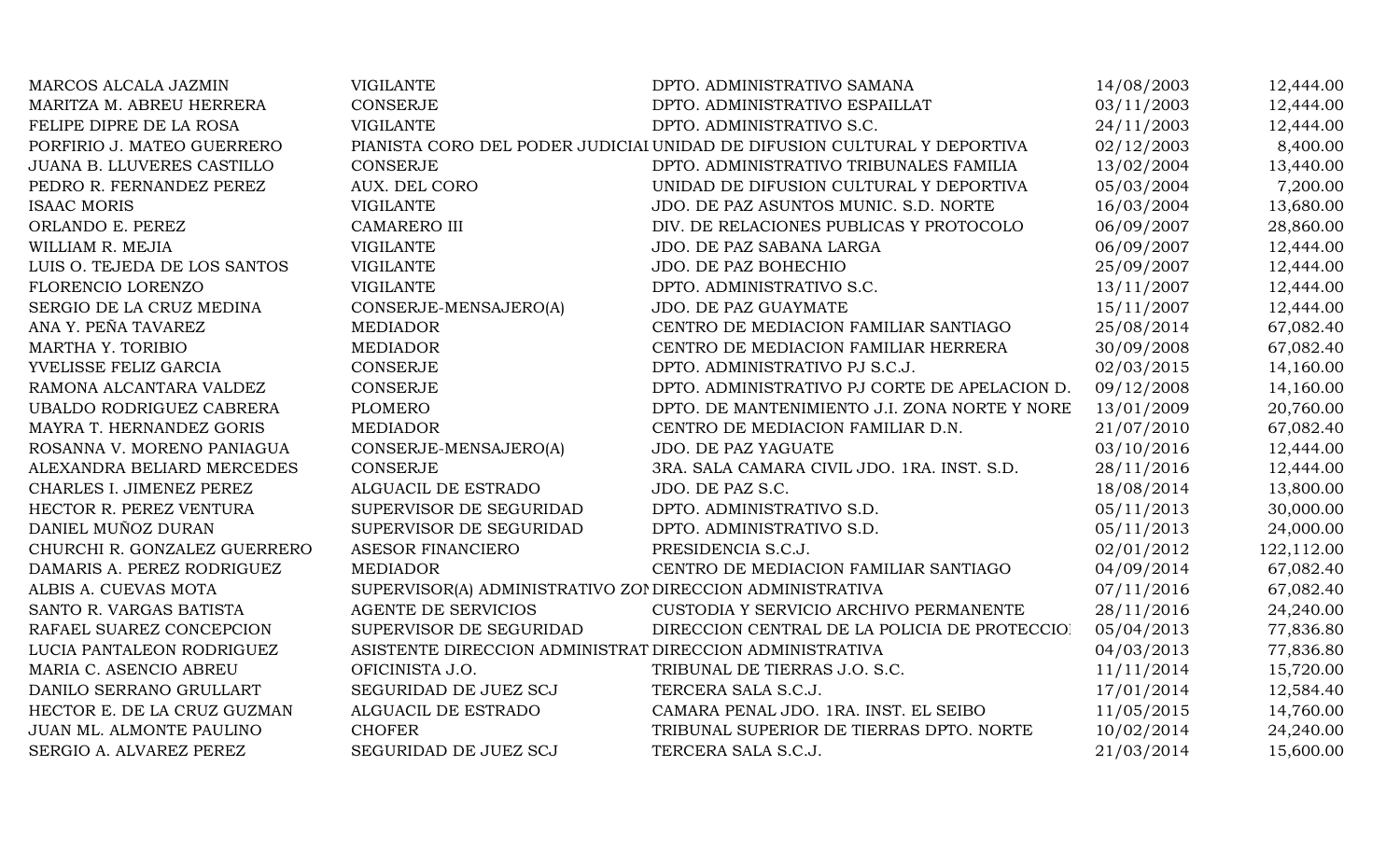| APOLINAR JAVIER GUTIERREZ       | <b>CHOFER</b>                                                    | CAMARA PENAL CORTE APEL. S.P.M.                                              | 04/03/2014 | 24,240.00  |
|---------------------------------|------------------------------------------------------------------|------------------------------------------------------------------------------|------------|------------|
| MARIA M. VASQUEZ DE JESUS       | ABOGADO AYUDANTE 1RA. INST.                                      | 1RA. SALA CAMARA CIVIL JDO. 1RA. INST. DUARTE                                | 14/04/2014 | 36,000.00  |
| ROSALBA ALT. PAULINO BETEMIT    | OFICINISTA CORTE                                                 | CORTE DE APEL. MONTE CRISTI                                                  | 01/02/2016 | 17,640.00  |
| JULIA I. REYNOSO MALDONADO      | <b>ARCHIVISTA</b>                                                | ARCHIVO ACTIVO DEL REGISTRO DE TITULOS D.N.                                  | 28/05/2015 | 24,240.00  |
| YOHAMID F. RUIZ MATEO           | ABOGADO AYUDANTE                                                 | UNIDAD DE ABOGADOS AYUDANTES TST                                             | 18/05/2015 | 58,374.00  |
| SOCRATES ANT. MONTERO DIAZ      |                                                                  | DIRECTOR (A) REGIONAL MENSURAS DIRECCION REG. MENSURAS CAT. DPTO. CENTRAL    | 02/06/2014 | 117,532.80 |
| MANUEL E. PEÑA PEREZ            | TECNICO DE REFRIGERACION                                         | DPTO. ADMINISTRATIVO PJ S.C.J.                                               | 21/06/2017 | 22,800.00  |
| JOSE A. MARIA PEREZ             |                                                                  | SUPERVISOR NACIONAL DE TRIBUNAI DIRECCION GENERAL DE ADM. Y CARRERA JUDICIAI | 08/07/2014 | 90,000.00  |
| ISO L. ADAMES HERNANDEZ         | <b>CHOFER</b>                                                    | SECCION DE TRANSPORTACION                                                    | 02/09/2014 | 24,240.00  |
| SAN E. SANCHEZ                  | <b>AUXILIAR DE ALMACEN</b>                                       | DIV. DE ALMACEN Y SUMINISTRO                                                 | 03/04/2017 | 16,920.00  |
| MIGUELINA G. DE MOYA LONGO      | AUX. DE RECEPCION Y ENTREGA                                      | REGISTRO DE TITULOS LA VEGA                                                  | 03/11/2014 | 24,240.00  |
| JOSE FCO. DE OLEO ENCARNACION   | CONSERJE-MENSAJERO(A)                                            | JDO. DE PAZ EL CERCADO                                                       | 09/03/2015 | 12,444.00  |
| JOANNY ALT. TEJADA GOMEZ        | ASISTENTE DIRECCION POLITICAS PU DIRECCION DE POLITICAS PUBLICAS |                                                                              | 14/11/2014 | 77,836.80  |
| MANUEL SIERRA FABIAN            | ENC. TRANSPORTACION                                              | SECCION DE TRANSPORTACION                                                    | 17/11/2014 | 77,836.80  |
| JORGE A. ALBA CASTILLO          | <b>CHOFER</b>                                                    | SECCION DE TRANSPORTACION                                                    | 24/11/2014 | 24,240.00  |
| DONAL R. MORALES SEVERINO       | <b>CHOFER</b>                                                    | SECCION DE TRANSPORTACION                                                    | 13/01/2015 | 24,240.00  |
| WALTER ANT. CORDERO CIMMINO     |                                                                  | COORDINADOR NACIONAL DE MEDIA CENTRO DE MEDIACION JURISDICCIONAL             | 05/12/2014 | 152,806.60 |
| JOSE ANT. ABREU ORTEGA          | ALGUACIL DE ESTRADO                                              | UNIDAD CITAC. NOTIF. Y COM. J.P. S.F.M.                                      | 06/05/2015 | 14,760.00  |
| LUIS ML. MOREL GENAO            | <b>GESTOR ARCHIVO ACTIVO</b>                                     | ARCHIVO ACTIVO JURISDICCION INMOBILIARIA NAC.                                | 01/02/2015 | 67,082.40  |
| MAYRA J. FROMETA BRITO          | ANALISTA II ACTIVO FIJO                                          | DIV. DE ACTIVOS FIJOS                                                        | 02/03/2015 | 44,092.80  |
| MERCEDES RAMOS SANTANA          | <b>CONSERJE</b>                                                  | DPTO. ADMINISTRATIVO S.P.M.                                                  | 22/12/2014 | 12,444.00  |
| ELIZABETH AMPARO RODRIGUEZ      | SECRETARIA (O)                                                   | DPTO. DE TECNOLOGIA J.I.                                                     | 09/02/2015 | 34,980.00  |
| MINNA C. PIMENTEL SEPULVEDA     | CONSERJE                                                         | DPTO. ADMINISTRATIVO S.D. OESTE                                              | 09/02/2015 | 12,444.00  |
| NELSON ALB. RINCON BELIS        |                                                                  | ENTRENADOR EQUIPO BALONCESTO UNIDAD DE DIFUSION CULTURAL Y DEPORTIVA         | 09/02/2015 | 6,720.00   |
| SANTIAGO L. PERERA DURAN        | <b>CHOFER</b>                                                    | SECCION DE TRANSPORTACION                                                    | 10/02/2015 | 24,240.00  |
| ELBA J. AQUINO ESPINAL          | <b>ARCHIVISTA</b>                                                | OFIC. COORDINADORA ARCHIVO JUDICIAL                                          | 21/04/2015 | 13,920.00  |
| WATER R. PEREZ PEREZ            | <b>CHOFER</b>                                                    | SECCION DE TRANSPORTACION                                                    | 04/07/2016 | 24,240.00  |
| REYNALDO FRIAS CASTRO           | <b>CHOFER</b>                                                    | SECCION DE TRANSPORTACION                                                    | 13/05/2015 | 24,240.00  |
| <b>JESUS FCO. ARIAS JONHSON</b> | ELECTRICISTA SUPERVISOR                                          | UNIDAD DE OBRAS                                                              | 22/06/2015 | 46,368.00  |
| CARLOS L. BLANC MARTINEZ        | <b>AUDITOR INTERNO</b>                                           | CONTRALORIA GENERAL DEL CONSEJO DEL PODER                                    | 10/08/2015 | 70,000.00  |
| MIGUEL A. PIÑA QUEZADA          | <b>CHOFER</b>                                                    | SECCION DE TRANSPORTACION                                                    | 19/10/2016 | 24,240.00  |
| AMAURYS F. MOJICA CABRERA       | AUXILIAR ADMINISTRATIVO                                          | UNIDAD DE REVISION, DNMC                                                     | 03/08/2015 | 24,240.00  |
| GARY COLLINS MORROBEL           | <b>CHOFER</b>                                                    | UNIDAD DE SERVICIOS ADMINISTRATIVOS Y LOGISTI                                | 24/10/2016 | 24,240.00  |
| CONFESOR BOVIER DE LA CRUZ      | <b>CHOFER</b>                                                    | SECCION DE TRANSPORTACION                                                    | 23/09/2015 | 24,240.00  |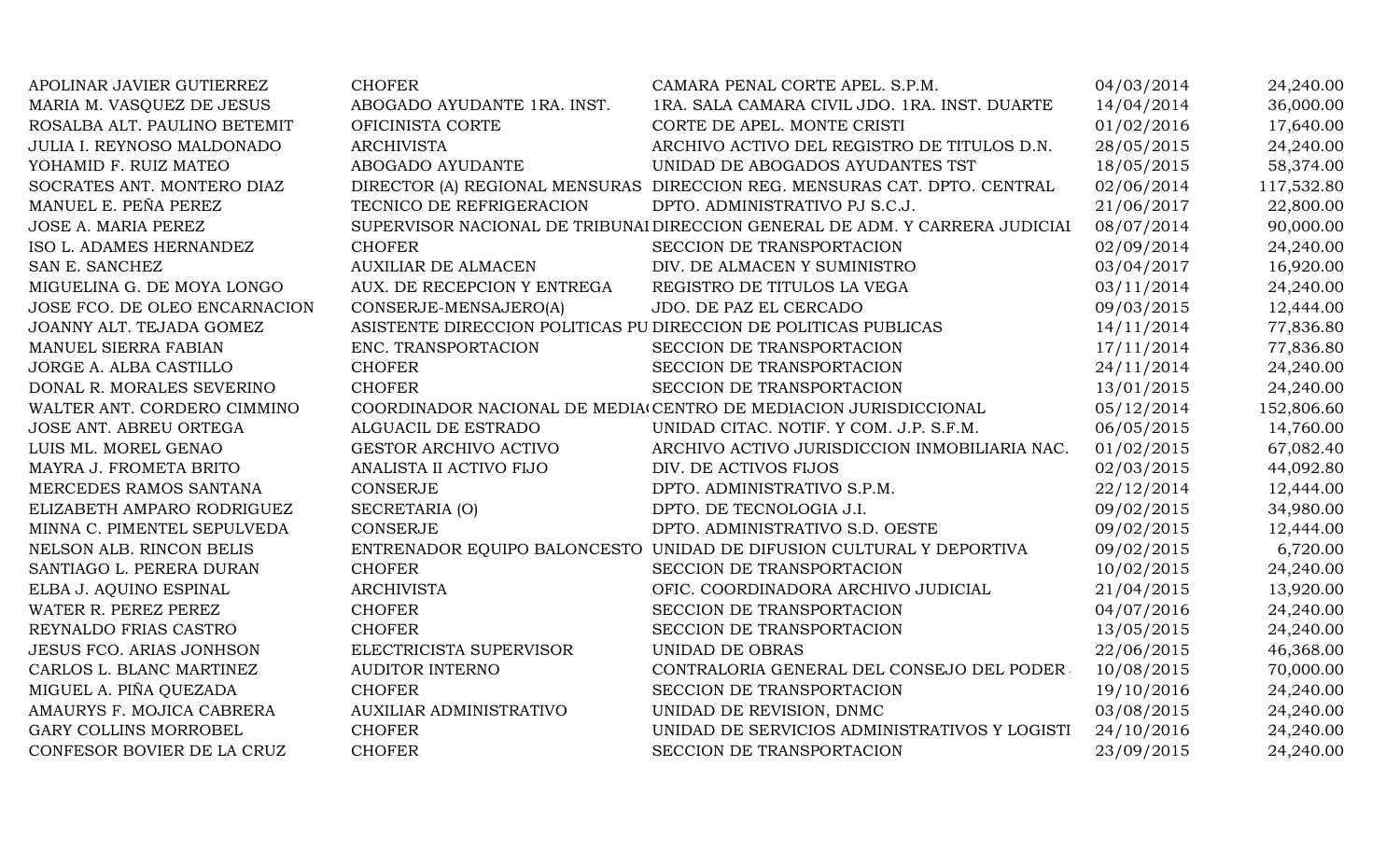| CRISTINA DEL C. DIAZ COLON    | <b>CONSERJE</b>                                                | DPTO. DE MANTENIMIENTO J.I. ZONA NORTE Y NORE  | 05/10/2015 | 12,444.00  |
|-------------------------------|----------------------------------------------------------------|------------------------------------------------|------------|------------|
| MAYRA DE LA CRUZ MATEO        | <b>CONSERJE</b>                                                | DPTO. ADMINISTRATIVO PJ CORTE DE APELACION D.  | 17/11/2016 | 14,160.00  |
| JOSE DE JS. ORTIZ ARACENA     | ALGUACIL DE ESTRADO                                            | JDO. DE LA INSTRUCCION DAJABON                 | 11/01/2016 | 14,760.00  |
| FRANCISCO W. JONES BRACHE     | <b>CHOFER</b>                                                  | SECCION DE TRANSPORTACION                      | 31/03/2016 | 29,580.00  |
| JUAN ALB. ROSARIO GOMEZ       | ALGUACIL DE ESTRADO                                            | SALA PENAL TRIBUNAL N.N.A. S.D.                | 31/03/2016 | 14,760.00  |
| RAFAEL ANT. GOMEZ MEJIA       | <b>VIGILANTE</b>                                               | DPTO. ADMINISTRATIVO SANTIAGO                  | 31/03/2016 | 12,780.00  |
| PABLO ANT. FLORIAN HERNANDEZ  | <b>CHOFER</b>                                                  | SECCION DE TRANSPORTACION                      | 21/04/2016 | 29,580.00  |
| VIRGILIO ANT. BERIGUETE       | <b>CHOFER</b>                                                  | SECCION DE TRANSPORTACION                      | 26/04/2016 | 29,580.00  |
| DARLENNY VOLQUEZ CUEVAS       | MENSAJERO INTERNO                                              | DPTO. ADMINISTRATIVO BARAHONA                  | 23/06/2016 | 12,444.00  |
| CARLOS R. ALCANTARA DOMINGUEZ | <b>JARDINERO</b>                                               | DPTO. ADMINISTRATIVO SANTIAGO                  | 04/07/2016 | 12,444.00  |
| NORIS L. NUÑEZ REGALADO       | ABOGADO AYUDANTE SCJ                                           | DIV. LEGAL                                     | 08/08/2016 | 105,720.00 |
| ANATALIA AQUINO PAULA         | <b>CONSERJE</b>                                                | DPTO. ADMINISTRATIVO PJ S.C.J.                 | 26/09/2016 | 14,160.00  |
| FINLANDIA J. BELTRE MEDINA    | CONSERJE-MENSAJERO(A)                                          | JDO. DE PAZ TABARA ARRIBA                      | 07/10/2016 | 12,444.00  |
| AUDRY L. LAZALA VENTURA       | <b>ARCHIVISTA</b>                                              | OFIC. DEPOSITO ARCHIVO CENTRAL MANGANAGUA      | 07/11/2016 | 16,440.00  |
| ROSA E. PIÑA                  | <b>CONSERJE</b>                                                | CORTE DE APEL. N.N.A. S.F.M.                   | 26/10/2016 | 12,444.00  |
| <b>ISABEL MEJIA</b>           | <b>CONSERJE</b>                                                | DPTO. ADMINISTRATIVO EL SEIBO                  | 02/01/2017 | 12,444.00  |
| BELKIS OGANDO ENCARNACION     | <b>CONSERJE</b>                                                | UNIDAD DE SERVICIOS ADMINISTRATIVOS Y LOGISTI  | 28/11/2016 | 14,160.00  |
| CARLOS M. SOTO SALAS          | <b>ARCHIVISTA</b>                                              | OFIC. DE ARCHIVO JUDICIAL CAM.CIVIL CORTE DE A | 11/01/2017 | 13,920.00  |
| AGUSTIN PEÑA DILONÉ           | <b>CONSERJE</b>                                                | TRIBUNAL N.N.A. MONSEÑOR NOUEL                 | 02/01/2017 | 12,444.00  |
| JOSE L. RODRIGUEZ CASTILLO    | INSPECTOR JUDICIAL                                             | INSPECTORIA GENERAL DEL CONSEJO DEL PODER J    | 31/01/2017 | 105,720.00 |
| CECILIO SEVERINO SEVERINO     | MAYORDOMO III                                                  | DPTO. ADMINISTRATIVO EL SEIBO                  | 31/01/2017 | 13,800.00  |
| WILIS RAMIREZ AMPARO          | MENSAJERO INTERNO                                              | DPTO. ADMINISTRATIVO S.F.M.                    | 21/02/2017 | 12,444.00  |
| CARMEN PIERRE OLIVO           | <b>CONSERJE</b>                                                | DPTO. ADMINISTRATIVO PJ CORTE DE APELACION D.  | 17/04/2017 | 14,160.00  |
| FIOR M. TAPIA PERALTA         | <b>VIGILANTE</b>                                               | DPTO. ADMINISTRATIVO MONTE CRISTI              | 21/03/2017 | 12,444.00  |
| MARIA COPLIN KELLY            | ENC. ADMINISTRATIVO II DISTRITO JU DPTO. ADMINISTRATIVO SAMANA |                                                | 06/04/2017 | 67,405.20  |
| ANA Y. DIAZ SANTANA           | CONSERJE-MENSAJERO(A)                                          | JDO. DE 1RA. INST. INDEPENDENCIA               | 02/05/2017 | 12,444.00  |
| RAFAEL ANTONIO TORRES TAVERAS | <b>VIGILANTE</b>                                               | DPTO. ADMINISTRATIVO SANTIAGO                  | 10/04/2017 | 12,444.00  |
| KATY J. CALDERON ARAUJO       | OFICINISTA 1RA. INSTANCIA                                      | TRIBUNAL EJEC. DE LA PENA D.N.                 | 08/05/2017 | 16,440.00  |
| LORGIRIES ACOSTA FELIZ        | OFICINISTA JDO. DE PAZ                                         | JDO. DE PAZ PARAISO                            | 23/05/2017 | 14,760.00  |
| HILCIA Y. RAMOS BETANCES      | OFICINISTA JDO. DE PAZ                                         | JDO. DE PAZ LA ALTAGRACIA                      | 31/05/2017 | 36,000.00  |
| <b>BIENVENIDO VASQUEZ</b>     | <b>CHOFER</b>                                                  | SECCION DE TRANSPORTACION                      | 05/06/2017 | 24,240.00  |
| MIOSOTIS GERMAN TEJADA        | <b>CONSERJE</b>                                                | DPTO. ADMINISTRATIVO S.C.                      | 05/06/2017 | 12,444.00  |
| JUANA M. NUÑEZ PICHARDO       | CONSERJE-MENSAJERO(A)                                          | JDO. DE PAZ SABANA IGLESIA                     | 05/06/2017 | 12,444.00  |
| RIGOBERTO SOSA HERNANDEZ      | <b>CHOFER</b>                                                  | SECCION DE TRANSPORTACION                      | 06/06/2017 | 24,240.00  |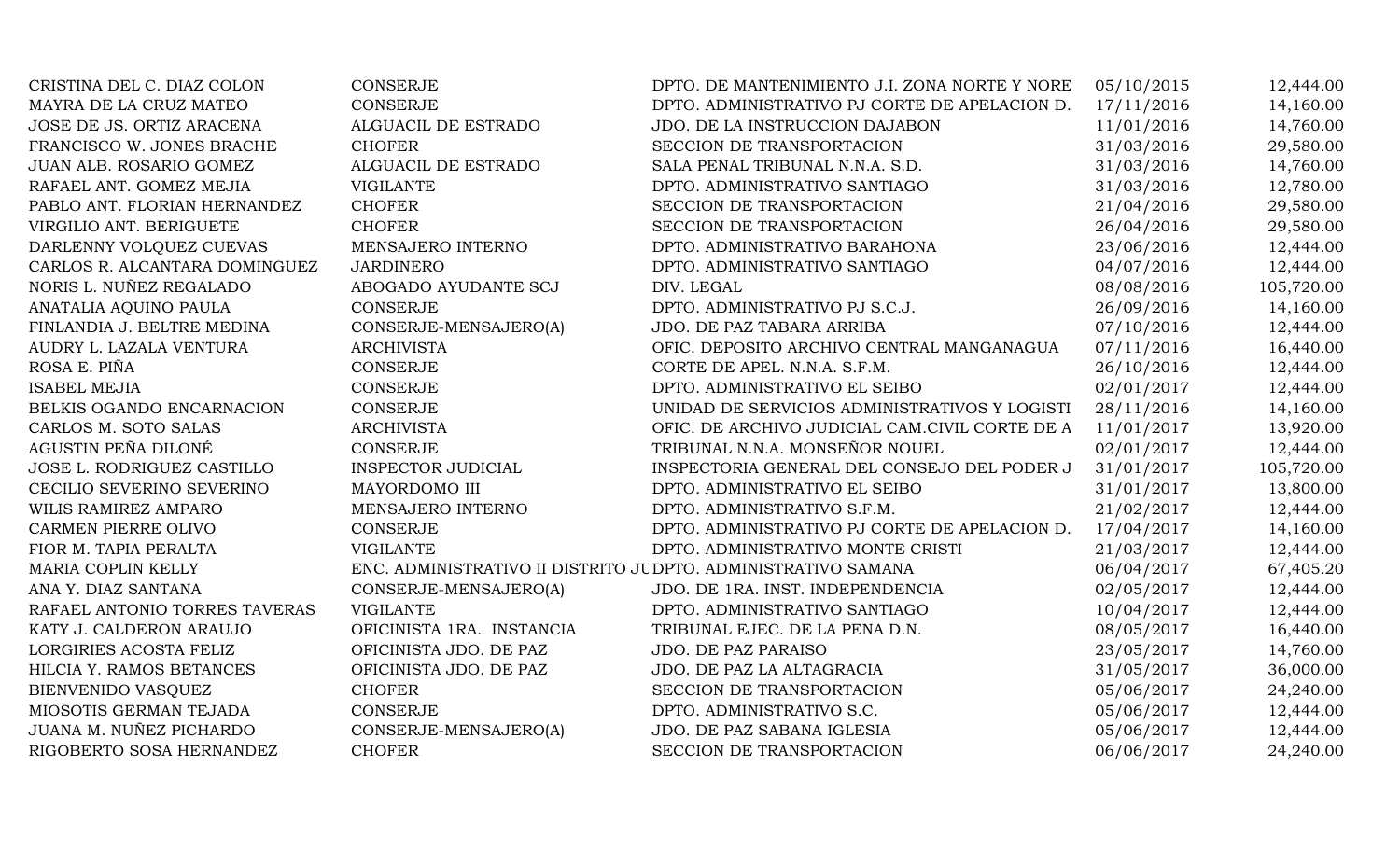| ANA M. ESPINAL NUÑEZ           | CONSERJE-MENSAJERO(A)     | JDO. DE PAZ SAN JOSE DE LAS MATAS                                           | 03/07/2017 | 12,444.00  |
|--------------------------------|---------------------------|-----------------------------------------------------------------------------|------------|------------|
| LENIN R. VASQUEZ CABRERA       | SOPORTE TECNICO II        | OFIC. DE TECNOLOGIAS REGIONAL ZONA NORTE                                    | 17/07/2017 | 34,980.00  |
| FRANCISCO A. MERCEDES FERRERAS | CHOFER DE SERVICIO        | DPTO. ADMINISTRATIVO S.F.M.                                                 | 28/08/2017 | 24,240.00  |
| PEDRO A. POLANCO JIMENEZ       | CHOFER DE SERVICIO        | SECCION DE TRANSPORTACION                                                   | 07/09/2017 | 24,240.00  |
| ELIZABETH DIAZ CASTELLANO      |                           | COORDINADOR(A) DEL COMITE DE C(DIRECCION GENERAL DE ADM. Y CARRERA JUDICIAI | 04/09/2017 | 152,806.60 |
| SILVESTRE ESTRELLA CABRERA     | SEGURIDAD DE JUEZ SCJ     | CONSEJO DEL PODER JUDICIAL                                                  | 04/09/2017 | 15,600.00  |
| ROSELIO ARREDONDO              | <b>VIGILANTE</b>          | DPTO. ADMINISTRATIVO N.N.A. D.N.                                            | 15/07/2004 | 12,780.00  |
| LILIAN V. BURGOS PERALTA       | OFICINISTA 1RA. INSTANCIA | SALA CIVIL 1ER. TRIBUNAL N.N.A. SANTIAGO                                    | 13/11/2017 | 15,720.00  |
| MILAGROS CORDERO GONZALEZ      | OFICINISTA 1RA. INSTANCIA | 4TA. SALA JDO. DE TRABAJO D.N.                                              | 02/01/2018 | 20,760.00  |
| BETHANIA DEL C. CONCE POLANCO  | <b>JUEZ DE PAZ</b>        | JDO. DE PAZ S.J.M.                                                          | 04/09/2017 | 108,000.00 |
| AURA M. MARTE ASTACIO          | OFICINISTA CORTE          | CAMARA PENAL CORTE APEL. S.P.M.                                             | 24/08/2017 | 17,640.00  |
| SHENIA M. ROSADO GENAO         | <b>JUEZ DE PAZ</b>        | JDO. DE PAZ MELLA                                                           | 04/09/2017 | 108,000.00 |
| <b>JULIO C. SEGURA MORA</b>    | ABOGADO AYUDANTE CORTE    | CAMARA CIVIL CORTE APEL. BARAHONA                                           | 09/08/2017 | 48,894.00  |
| MIGUEL A. BAEZ PAYANO          | <b>JUEZ DE PAZ</b>        | JDO. DE PAZ SAN JOSE DE LAS MATAS                                           | 04/09/2017 | 108,000.00 |
| KATIUSCA BLANCO D'OLEO         | SUPERVISOR DE ARCHIVO     | OFIC. COORDINADORA ARCHIVO JUDICIAL                                         | 08/05/2017 | 29,580.00  |
| KAREN G. CASTILLO CASTILLO     | <b>JUEZ DE PAZ</b>        | JDO. DE PAZ GALVAN                                                          | 04/09/2017 | 108,000.00 |
| ANTONIO ACOSTA                 | ALGUACIL DE ESTRADO       | 4TA. SALA CAMARA CIVIL JDO. 1RA. INST. D.N.                                 | 01/07/2007 | 14,760.00  |
| ANDONY M. ESTEVEZ TAVERAS      | OFICINISTA J.O.           | 1RA. SALA TRIBUNAL DE TIERRAS J.O. SANTIAGO                                 | 13/07/2007 | 15,720.00  |
| ALTAGRACIA BATISTA ALCANTARA   | <b>CONSERJE</b>           | DPTO. DE MANTENIMIENTO J.I.                                                 | 01/01/2007 | 14,160.00  |
| ANGEL ML. DE LEON RAMIREZ      | ENC. MANTENIMIENTO        | DPTO. ADMINISTRATIVO S.F.M.                                                 | 01/04/2007 | 45,540.00  |
| BELKIS D. BELTRE OZORIA        | <b>CONSERJE</b>           | DPTO. ADMINISTRATIVO S.P.M.                                                 | 01/01/2007 | 12,444.00  |
| BERNARDA ALT. DIAZ RIVERA      | CONSERJE                  | DPTO. ADMINISTRATIVO S.F.M.                                                 | 01/01/2007 | 12,444.00  |
| DAYSI MONTILLA GENAO           | CONSERJE                  | DPTO. DE MANTENIMIENTO J.I.                                                 | 01/01/2007 | 14,484.00  |
| ISABEL RODRIGUEZ ABREU         | CONSERJE                  | DPTO. ADMINISTRATIVO S.P.M.                                                 | 01/01/2007 | 12,444.00  |
| JOSEFA MODESTO MARTE           | <b>CONSERJE</b>           | DPTO. DE MANTENIMIENTO J.I.                                                 | 01/01/2007 | 14,484.00  |
| JUANA FCA. SANCHEZ MOTA        | <b>CONSERJE</b>           | DPTO. ADMINISTRATIVO S.C.                                                   | 01/01/2007 | 12,444.00  |
| MANUEL E. ESPINAL PERALTA      | <b>VIGILANTE</b>          | DPTO. ADMINISTRATIVO SANTIAGO                                               | 01/01/2007 | 12,444.00  |
| MIDONIA DE JESUS SANTOS        | <b>CONSERJE</b>           | DPTO. ADMINISTRATIVO S.C.                                                   | 01/01/2007 | 12,444.00  |
| RAFAEL ANT. PAYERO RODRIGUEZ   | <b>VIGILANTE</b>          | DPTO. ADMINISTRATIVO SANTIAGO                                               | 01/01/2007 | 12,444.00  |
| LEONOR HERRERA RAMIREZ         | OFICINISTA J.O.           | TRIBUNAL DE TIERRAS J.O. S.J.M.                                             | 15/10/2007 | 15,720.00  |
| ESMIRNA ANT. ORTEGA VENTURA    | <b>JUEZ DE PAZ</b>        | <b>JDO. DE PAZ UVILLA</b>                                                   | 04/09/2017 | 108,000.00 |
| LIGIA ALT. BATISTA SUSANA      | <b>JUEZ DE PAZ</b>        | JDO. DE PAZ VILLA VASQUEZ                                                   | 04/09/2017 | 108,000.00 |
| FLAVIO ALB. ESCOTO             | <b>ARCHIVISTA</b>         | 2DA. SALA CAMARA CIVIL JDO. 1RA. INST. D.N.                                 | 01/07/2010 | 13,920.00  |
| WILANDY A. ALMONTE SARITA      | ALGUACIL DE ESTRADO       | SECRETARIA GENERAL JDO. ESP. TRANS.Y MUNIC. S.                              | 21/06/2017 | 11,426.40  |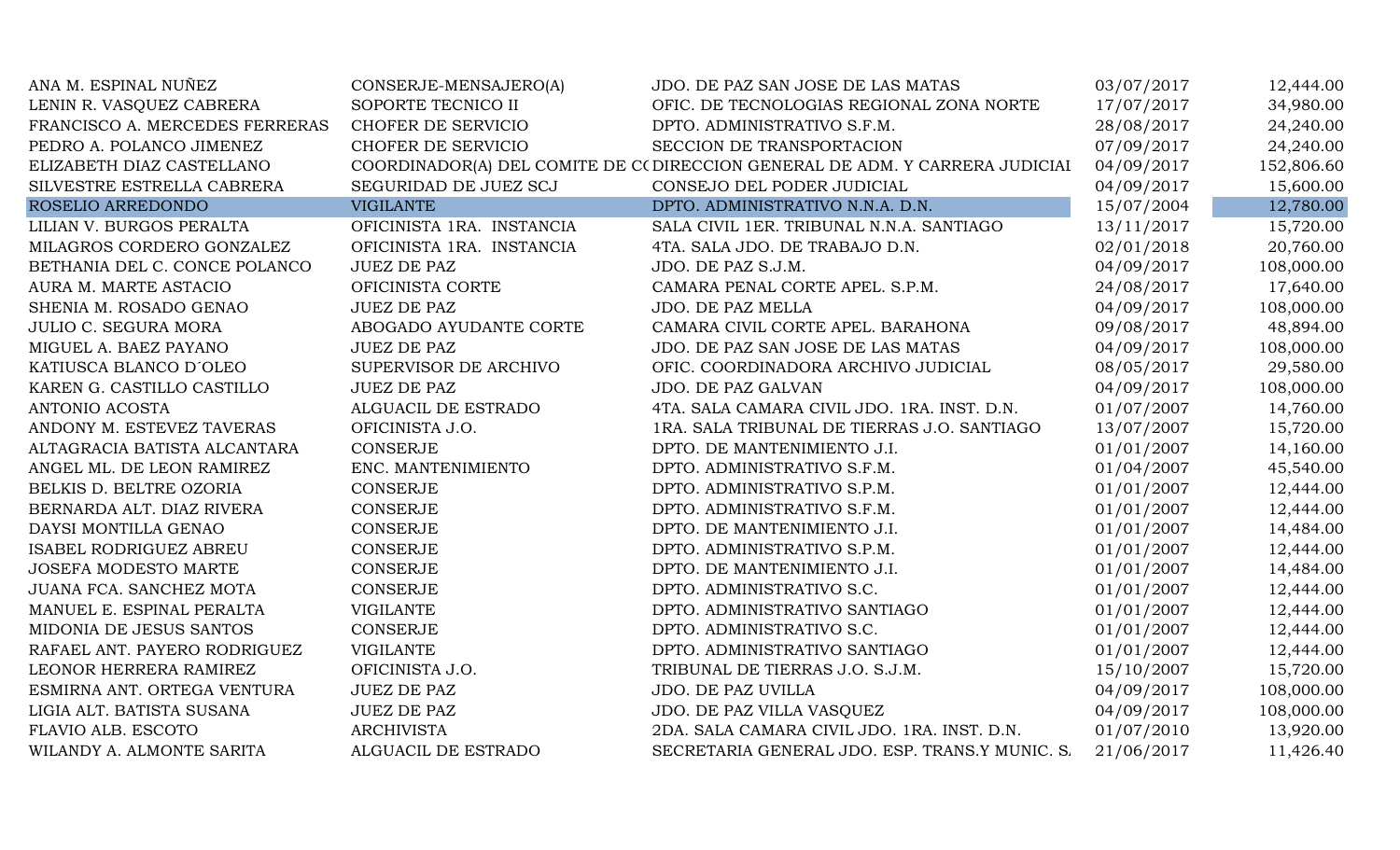| ARGELIS A. ROJAS ESPINAL                    | <b>JUEZ DE PAZ</b>          | JDO. DE PAZ PUEBLO VIEJO                                                    | 04/09/2017 | 108,000.00 |
|---------------------------------------------|-----------------------------|-----------------------------------------------------------------------------|------------|------------|
| JENNY A. MARTINEZ RIVERA                    | <b>JUEZ DE PAZ</b>          | JDO. DE PAZ MONCION                                                         | 04/09/2017 | 108,000.00 |
| JUAN J. MERCADO RAMIREZ                     | ALGUACIL DE ESTRADO         | UNIDAD SERV. A SALAS C.S.S. A.F. SANTIAGO                                   | 29/05/2017 | 11,426.40  |
| KENIA SANCHEZ DE JOAQUIN                    | <b>ARCHIVISTA</b>           | CORTE DE TRABAJO S.D.                                                       | 29/08/2017 | 13,920.00  |
| ROSA M. TORIBIO MARMOLEJOS                  | <b>SERVIDOR HONORIFICO</b>  | DIRECCION GENERAL DE ADM. Y CARRERA JUDICIAI                                | 01/07/2014 | 1.00       |
| MODESTO JAQUEZ MARQUEZ                      | SEGURIDAD DE JUEZ SCJ       | PRIMERA SALA S.C.J.                                                         | 07/05/2012 | 14,760.00  |
| FELIX ML. ANTIGUA GERMAN                    |                             | SUPERVISOR (A) DE MANTENIMIENTO UNIDAD DE SERVICIOS Y MANTENIMIENTO         | 04/10/2017 | 30,000.00  |
| HECTOR A. DIAZ NEUMANN                      |                             | ASESOR DE ORGANIZACION Y ADMINI DIRECCION DE GESTION HUMANA Y CARRERA JUDIC | 23/11/2012 | 60,000.00  |
| VIRGINIA ALEJO PAREDES                      |                             | ENCARGADO DE INFRAESTRUCTURA DIV. DE INFRAESTRUCTURA Y COMUNICACIONES J.I.  | 01/03/2017 | 117,532.80 |
| MANUEL ANT. SANTANA ALMONTE                 | <b>CHOFER</b>               | SECCION DE TRANSPORTACION                                                   | 03/10/2017 | 24,240.00  |
| JUNIOR C. SANLATE FELIZ                     | OFICINISTA CORTE            | CAMARA CIVIL CORTE APEL. BARAHONA                                           | 09/08/2017 | 17,640.00  |
| CLAUDIA L. GUTIERREZ SANTANA                | ABOGADO AYUDANTE 1RA. INST. | 2DA. SALA CAMARA CIVIL JDO. 1RA. INST. SANTIAGO                             | 26/06/2017 | 36,000.00  |
| YUDELKYS GONZALEZ CASTRO                    | OFICINISTA 1RA. INSTANCIA   | CAMARA CIVIL JDO. 1RA. INST. MONSEÑOR NOUEL                                 | 29/05/2017 | 15,720.00  |
| JAZMIN D. BREA MOTA                         | OFICINISTA 1RA. INSTANCIA   | CAMARA CIVIL JDO. 1RA. INST. LA ALTAGRACIA                                  | 02/06/2014 | 15,720.00  |
| ANTONIO MENDEZ FELIZ                        | <b>CONSERJE</b>             | OFIC. COORDINADORA ARCHIVO JUDICIAL                                         | 13/02/2017 | 12,444.00  |
| <b>JOAQUIN HERASME PEÑA</b>                 |                             | ENTRENADOR EQUIPO VOLLEYBALL SUNIDAD DE DIFUSION CULTURAL Y DEPORTIVA       | 10/10/2014 | 13,800.00  |
| JUAN C. JIMENEZ HIDALGO                     | SUPERVISOR DE SEGURIDAD     | OFIC. DE SEGURIDAD S.C.J.                                                   | 13/09/2017 | 45,000.00  |
| WILSON HERNANDEZ VALDEZ                     |                             | OFICINISTA DE EJECUCION DE LA PE UNIDAD SERV. A EJEC. DE LA PENA J.P. S.D.  | 04/07/2016 | 24,240.00  |
| JHENNY R. MARTIN BOBADILLA                  | ANALISTA PROGRAMADOR        | DIV. DE MANTENIMIENTO Y ACT. DE SISTEMAS                                    | 23/08/2016 | 67,082.40  |
| MILDRED L. FLORES ISAMBERT                  | OFICINISTA 1RA. INSTANCIA   | CAMARA CIVIL JDO. 1RA. INST. S.P.M.                                         | 03/07/2017 | 15,720.00  |
| ILSY B. VIGAY CRUZETA                       | <b>OFICINISTA</b>           | UNIDAD CITAC. NOTIF. Y COM. J.P. S.D.                                       | 17/10/2016 | 24,240.00  |
| <b>ANTHONY REINOSO REYES</b>                | SEGURIDAD PRESIDENTE SCJ    | PRESIDENCIA S.C.J.                                                          | 01/09/2016 | 30,000.00  |
| ANTONIO ALONSO GONZALEZ                     | OFICINISTA 1RA. INSTANCIA   | TRIBUNAL COL. C/P JDO. 1RA. INST. MARIA T.S.                                | 04/10/2017 | 15,720.00  |
| JENNIFER FORTUNA REYES                      | OFICINISTA J.O.             | TRIBUNAL DE TIERRAS J.O. PUERTO PLATA                                       | 28/06/2017 | 15,720.00  |
| DANIELA M. GARCIA OGANDO                    | OFICINISTA 1RA. INSTANCIA   | PCIA. CAMARA CIVIL JDO. 1RA. INST. D.N.                                     | 11/10/2017 | 20,760.00  |
| YSMAILYN MDES. RAMIREZ CARABALLO OFICINISTA |                             | UNIDAD DE AUDIENCIAS J.P. S.D.                                              | 17/10/2016 | 24,240.00  |
| SINDY M. MARTINEZ DE LEON                   | <b>OFICINISTA</b>           | SECRETARIA GENERAL TRIBUNAL SUPERIOR ADM. D                                 | 19/07/2017 | 15,352.00  |
| ALAIDA LABORDA DE OLEO                      | OFICINISTA ATENCION USUARIO | SECRETARIA GENERAL TRIBUNAL SUPERIOR ADM. D                                 | 05/06/2017 | 25,920.00  |
| VANESA E. CHARLES CRUZ                      | OFICINISTA 1RA. INSTANCIA   | JDO. DE LA INSTRUCCION LA ROMANA                                            | 01/06/2017 | 15,720.00  |
| LUZ DEL C. RIJO BRITO                       | OFICINISTA 1RA. INSTANCIA   | JDO. DE TRABAJO LA ROMANA                                                   | 15/05/2017 | 15,720.00  |
| EDWIN POUERIET ROSARIO                      | OFICINISTA J.O.             | TRIBUNAL DE TIERRAS J.O. LA ALTAGRACIA                                      | 05/06/2017 | 15,720.00  |
| GRISELDA DEL C. GUZMAN CASTILLO             | <b>ASESOR</b>               | INSPECTORIA GENERAL DEL CONSEJO DEL PODER J                                 | 01/10/2016 | 21,000.00  |
| FERNANDO A. HERNANDEZ                       | <b>ASESOR</b>               | INSPECTORIA GENERAL DEL CONSEJO DEL PODER J                                 | 01/10/2016 | 21,000.00  |
| SONIA VARGAS BAEZ                           | <b>ASESOR</b>               | INSPECTORIA GENERAL DEL CONSEJO DEL PODER J                                 | 01/10/2016 | 10,500.00  |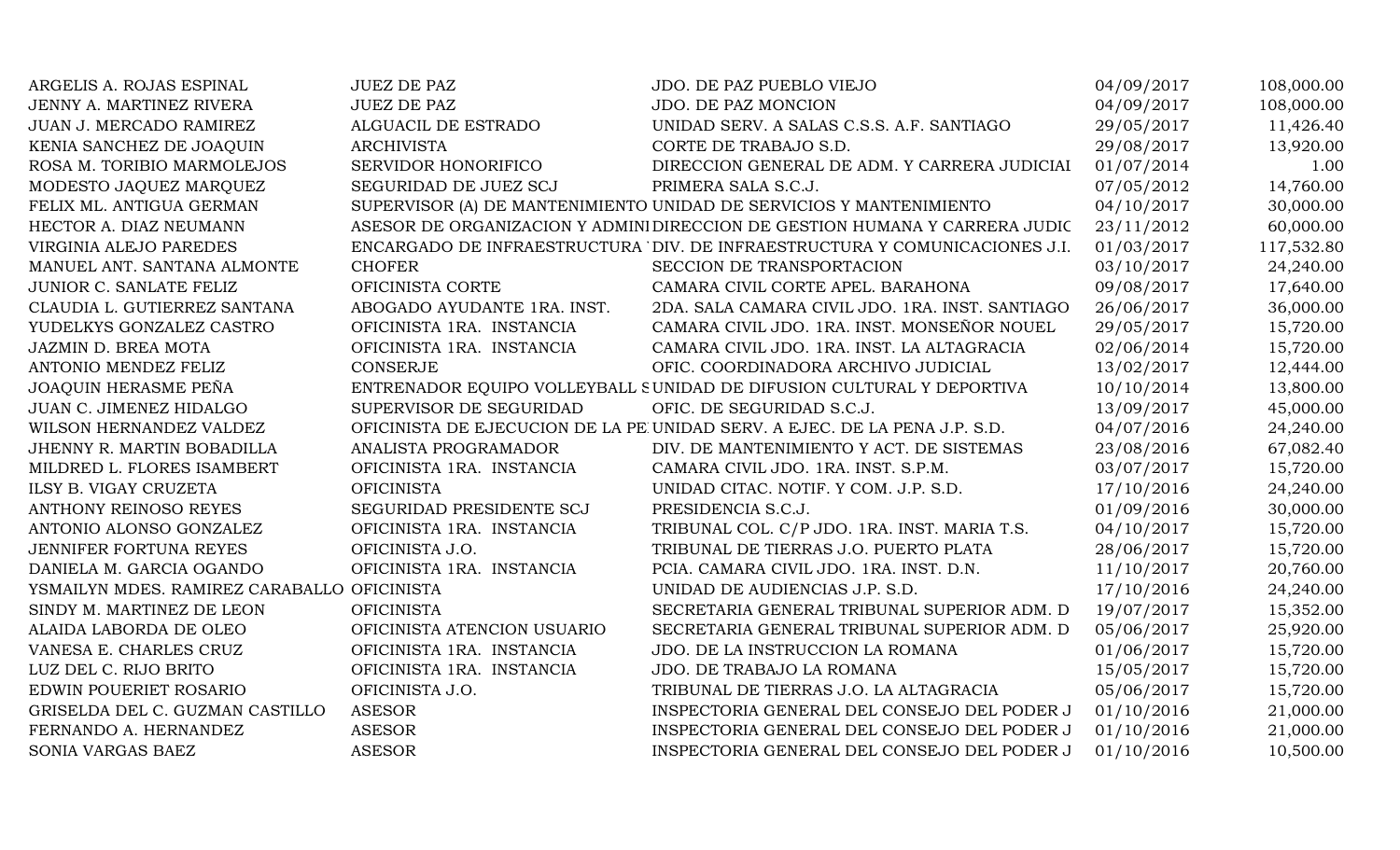| WILTON A. MARIA GARCIA          | <b>ASESOR</b>                                      | INSPECTORIA GENERAL DEL CONSEJO DEL PODER J     | 01/10/2016 | 21,000.00  |
|---------------------------------|----------------------------------------------------|-------------------------------------------------|------------|------------|
| RICARDO ANT. SOTO TRONCOSO      | <b>ASESOR</b>                                      | INSPECTORIA GENERAL DEL CONSEJO DEL PODER J     | 01/10/2016 | 21,000.00  |
| GREMELY MA. BATISTA DE LA CRUZ  | <b>ASESOR</b>                                      | INSPECTORIA GENERAL DEL CONSEJO DEL PODER J     | 01/10/2016 | 21,000.00  |
| ALTAGRACIA LORENZO ROSARIO      | <b>ASESOR</b>                                      | INSPECTORIA GENERAL DEL CONSEJO DEL PODER J     | 01/10/2016 | 26,250.00  |
| LAURA M. NAVARRO HERNANDEZ      | <b>ASESOR</b>                                      | INSPECTORIA GENERAL DEL CONSEJO DEL PODER J     | 01/10/2016 | 21,000.00  |
| MARIA M. BUENO ESTEVEZ          | <b>OFICINISTA</b>                                  | UNIDAD SERV. A LA INSTRUCCION J.P. SANTIAGO     | 26/12/2016 | 22,920.00  |
| LUIS A. TORIBIO AMARANTE        | OFICINISTA 1RA. INSTANCIA                          | 1RA. SALA CAMARA CIVIL JDO. 1RA. INST. DUARTE   | 29/05/2017 | 15,720.00  |
| ANA D. ALMONTE MARTINEZ         | OFICINISTA 1RA. INSTANCIA                          | 3RA. SALA CAMARA CIVIL JDO. 1RA. INST. SANTIAGO | 05/06/2017 | 15,720.00  |
| CESAR C. VELOZ TIBURCIO         | ASESOR Y CONSULTOR                                 | CONSEJO DEL PODER JUDICIAL                      | 02/01/2017 | 101,760.00 |
| LAURA G. SERRATA VALDEZ         | ASISTENTE DE JUEZ MIEMBRO SALA PRIMERA SALA S.C.J. |                                                 | 06/02/2017 | 54,885.60  |
| MICHELLE S. MONEGRO BURGOS      | <b>OFICINISTA</b>                                  | UNIDAD SERV. A LA INSTRUCCION J.P. S.D.         | 20/04/2017 | 24,240.00  |
| SANTIAGO ROSARIO ROSARIO        | <b>VIGILANTE</b>                                   | DPTO. ADMINISTRATIVO S.D. OESTE                 | 20/02/2017 | 12,780.00  |
| FERNANDO A. DIAZ CRUZ           | <b>OFICINISTA</b>                                  | SECRETARIA GENERAL TRIBUNAL SUPERIOR ADM. D     | 17/08/2017 | 13,736.00  |
| MARIA S. DIAZ ALMONTE           | <b>OFICINISTA</b>                                  | SECRETARIA GENERAL TRIBUNAL SUPERIOR ADM. D     | 21/08/2017 | 16,968.00  |
| ANA I. FELIZ RAMIREZ            | MENSAJERO INTERNO                                  | DPTO. ADMINISTRATIVO BARAHONA                   | 20/02/2017 | 12,444.00  |
| GREGORIO A. CASTILLO PEÑA       | <b>ARCHIVISTA</b>                                  | OFIC. COORDINADORA ARCHIVO JUDICIAL             | 08/03/2017 | 13,920.00  |
| <b>CLARIVER BRITO ARNAUD</b>    | AUXILIAR ADMINISTRATIVO                            | DIV. DE EVALUACION DEL DESEMPEÑO                | 06/03/2017 | 24,240.00  |
| ALBA N. RAMIREZ DEL ROSARIO     | <b>CONSERJE</b>                                    | DPTO. ADMINISTRATIVO PJ S.C.J.                  | 06/03/2017 | 12,444.00  |
| <b>IVAN PUJOLS DICENT</b>       | OFICINISTA JDO. DE PAZ                             | JDO. DE PAZ DE LA 1RA. CIRC. D.N.               | 20/03/2017 | 16,440.00  |
| RAFAEL J. CASTILLO DE MORLA     | OFICINISTA J.O.                                    | TRIBUNAL DE TIERRAS J.O. LA ALTAGRACIA          | 05/06/2017 | 15,720.00  |
| ANEURYS R. RODRIGUEZ PERALTA    | <b>ARCHIVISTA</b>                                  | OFIC. DE ARCHIVO JUDICIAL PJ SANTIAGO           | 29/05/2017 | 13,920.00  |
| EDDY M. PEREZ GUTIERREZ         | OFICINISTA JDO. DE PAZ                             | JDO. DE PAZ DE LA 1RA. CIRC. SANTIAGO           | 15/05/2017 | 14,760.00  |
| GEURIS TAVAREZ FERNANDEZ        | <b>ARCHIVISTA</b>                                  | OFIC. COORDINADORA ARCHIVO JUDICIAL             | 22/03/2017 | 13,920.00  |
| OMERI DEL C. MARTINEZ RODRIGUEZ | <b>CONSERJE</b>                                    | DPTO. DE MANTENIMIENTO J.I. ZONA NORTE Y NORE   | 22/03/2017 | 12,444.00  |
| ARGENTINA MDES. PEREZ RAMIREZ   | <b>CONSERJE</b>                                    | DPTO. ADMINISTRATIVO S.F.M.                     | 05/04/2017 | 12,444.00  |
| RAYNER GIL MONTERO              | <b>CONSERJE</b>                                    | TALLER DE EBANISTERIA                           | 08/11/2017 | 12,444.00  |
| TEOFILA DEL R. POLONIA MARTINEZ | <b>AUXILIAR ADMINISTRATIVO</b>                     | DIV. DE RECLUTAMIENTO Y SELECCION PERSONAL      | 24/04/2017 | 24,240.00  |
| ERIDANIA ALT. MOSQUEA UREÑA     | <b>CONSERJE</b>                                    | DPTO. ADMINISTRATIVO SANTIAGO RODRIGUEZ         | 24/04/2017 | 12,444.00  |
| JAZMIN L. SANTOS DE JESUS       | AUXILIAR ADMINISTRATIVO                            | DPTO. ADMINISTRATIVO S.F.M.                     | 24/04/2017 | 14,760.00  |
| BERENICE SEGURA ESPINOSA        | AUXILIAR ADMINISTRATIVO                            | DIV. DE NOMINAS                                 | 10/05/2017 | 24,240.00  |
| CHRISTIAN P. CARTAGENA GARCIA   | ABOGADO AYUDANTE                                   | DIV. LEGAL                                      | 08/05/2017 | 88,100.00  |
| MIORELIS M. CORDERO MORILLO     | <b>OFICINISTA</b>                                  | 3RA. SALA CAMARA CIVIL JDO. 1RA. INST. D.N.     | 12/05/2017 | 20,760.00  |
| NOELIA PLACENCIA UREÑA          | OFICINISTA 1RA. INSTANCIA                          | 5TA. SALA CAMARA CIVIL JDO. 1RA. INST. D.N.     | 19/05/2017 | 20,760.00  |
| NIQUIBERTO FLERY TATIS          | <b>VIGILANTE</b>                                   | JDO. DE PAZ VILLA VASQUEZ                       | 03/04/2017 | 12,444.00  |
|                                 |                                                    |                                                 |            |            |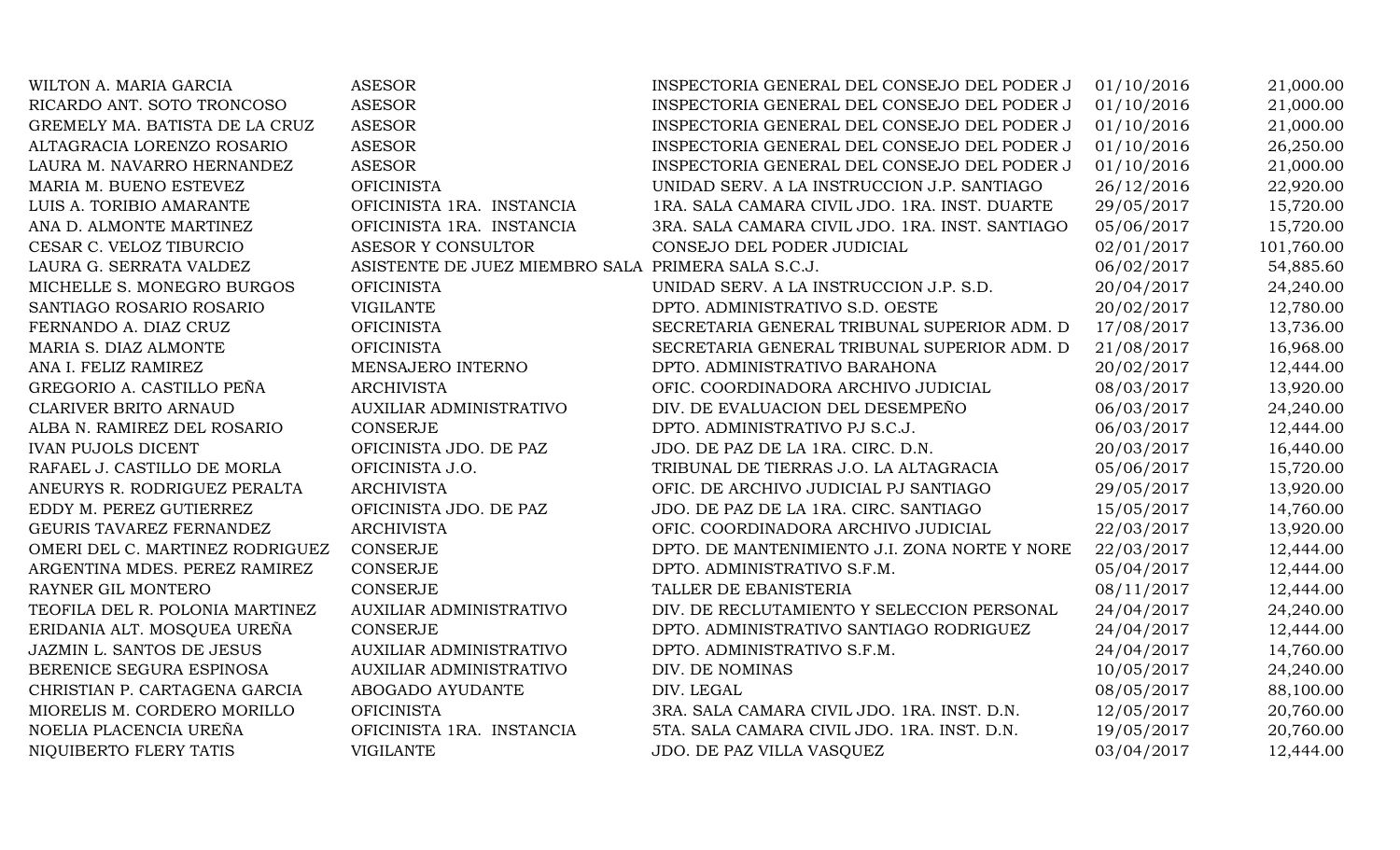| JON E. GERALDINO HERNANDEZ     | <b>ARCHIVISTA</b>         | OFIC. COORDINADORA ARCHIVO JUDICIAL             | 11/08/2017 | 16,440.00 |
|--------------------------------|---------------------------|-------------------------------------------------|------------|-----------|
| RANDY R. FERNANDEZ BAEZ        | <b>OFICINISTA</b>         | UNIDAD SERV. A SALAS C.S.S. A.F. SANTIAGO       | 05/06/2017 | 15,720.00 |
| JUNIOR A. CRUZ                 | <b>OFICINISTA</b>         | UNIDAD ASISTENCIA A JUECES C.S.S. A.F. SANTIAGO | 05/06/2017 | 15,720.00 |
| ANYELI CORNIELES CESPEDES      | OFICINISTA 1RA. INSTANCIA | CAMARA PENAL JDO. 1RA. INST. HATO MAYOR         | 14/08/2017 | 15,720.00 |
| YOLANNY ALMONTE POLANCO        | OFICINISTA 1RA. INSTANCIA | PCIA. CAMARA CIVIL JDO. 1RA. INST. D.N.         | 19/10/2017 | 20,760.00 |
| LUIS A. PEREZ FABIAN           | <b>OFICINISTA</b>         | UNIDAD SERV. A LA INSTRUCCION J.P. S.D.         | 06/06/2017 | 24,240.00 |
| SANTA YAN YEN                  | <b>CONSERJE</b>           | DPTO. ADMINISTRATIVO S.D. OESTE                 | 07/06/2017 | 12,444.00 |
| CAROLINA REYES PAULINO         | <b>OFICINISTA</b>         | UNIDAD SERV. A CORTE J.P. S.F.M.                | 15/01/2018 | 20,760.00 |
| ADALGISA PAYANO REYES          | OFICINISTA 1RA. INSTANCIA | CAMARA CIVIL JDO. 1RA. INST. LA ALTAGRACIA      | 15/05/2017 | 15,720.00 |
| BRENDA S. NATALE MARTINEZ      | <b>OFICINISTA</b>         | CAMARA CIVIL JDO. 1RA. INST. LA ALTAGRACIA      | 22/05/2017 | 15,720.00 |
| YHANCORIS FLORES MORENO        | SEGURIDAD DE FUNCIONARIO  | INSPECTORIA GENERAL DEL CONSEJO DEL PODER J     | 10/05/2017 | 15,000.00 |
| CESAR A. REYES MEJIA           | OFICINISTA 1RA. INSTANCIA | PCIA. CAMARA CIVIL JDO. 1RA. INST. S.D          | 15/05/2017 | 20,760.00 |
| GABRIELY Y. VARGAS CRUZ        | OFICINISTA 1RA. INSTANCIA | CAMARA CIVIL JDO. 1RA. INST. VALVERDE           | 04/01/2018 | 15,720.00 |
| SONIA Y. RODRIGUEZ DE LA ROSA  | OFICINISTA 1RA. INSTANCIA | 1RA. SALA JDO. DE TRABAJO S.D.                  | 29/05/2017 | 20,760.00 |
| MAXIMO A. ALMONTE HENRIQUEZ    | OFICINISTA JDO. DE PAZ    | JDO. DE PAZ SANTIAGO RODRIGUEZ                  | 05/06/2017 | 14,760.00 |
| LIDIA M. MARMOLEJOS DE LA CRUZ | OFICINISTA 1RA. INSTANCIA | JDO. DE TRABAJO LA ALTAGRACIA                   | 30/05/2017 | 15,720.00 |
| PAOLA J. MEDINA RICHIEZ        | OFICINISTA 1RA. INSTANCIA | TRIBUNAL COL. C/P JDO. 1RA. INST. LA ROMANA     | 01/06/2017 | 15,720.00 |
| ANA B. SANTANA HERNANDEZ       | OFICINISTA 1RA. INSTANCIA | JDO. DE LA INSTRUCCION LA ALTAGRACIA            | 05/06/2017 | 15,720.00 |
| GLARY M. REYNOSO SOLANO        | OFICINISTA 1RA. INSTANCIA | JDO. DE LA INSTRUCCION LA ALTAGRACIA            | 17/05/2017 | 15,720.00 |
| MERLIN E. VALDEZ FALCON        | OFICINISTA JDO. DE PAZ    | JDO. DE PAZ NIZAO                               | 05/06/2017 | 14,760.00 |
| JOSE A. MARTINEZ TAVAREZ       | OFICINISTA 1RA. INSTANCIA | 2DA. SALA CAMARA CIVIL JDO. 1RA. INST. SANTIAGO | 30/05/2017 | 15,720.00 |
| STEPHANY V. LORENZO VILLAR     | OFICINISTA 1RA. INSTANCIA | CAMARA CIVIL JDO. 1RA. INST. S.C.               | 12/12/2017 | 15,720.00 |
| CAROLINA N. LARA               | OFICINISTA 1RA. INSTANCIA | CAMARA CIVIL JDO. 1RA. INST. S.C.               | 05/06/2017 | 15,720.00 |
| ANYELA M. TOBAL CASTRO         | OFICINISTA 1RA. INSTANCIA | 1RA. SALA CAMARA CIVIL JDO. 1RA. INST. DUARTE   | 29/05/2017 | 15,720.00 |
| MARBELY LEONARDO BLANCO        | OFICINISTA 1RA. INSTANCIA | 3RA. SALA CAMARA CIVIL JDO. 1RA. INST. SANTIAGO | 01/06/2017 | 15,720.00 |
| LUZ Z. CONCE OLIVARES          | <b>OFICINISTA</b>         | UNIDAD SERV. A CORTE J.P. S.F.M.                | 15/01/2018 | 20,760.00 |
| YOSEURY PEREZ FIGUEREO         | OFICINISTA 1RA. INSTANCIA | 1ER. JDO. DE LA INSTRUCCION S.C.                | 30/05/2017 | 15,720.00 |
| LISABEL COSTE FERNANDEZ        | OFICINISTA 1RA. INSTANCIA | TRIBUNAL EJEC. DE LA PENA DUARTE                | 05/06/2017 | 15,720.00 |
| <b>JOEL CONCEPCION</b>         | <b>OFICINISTA</b>         | UNIDAD SERV. MERO TRAMITE J.P. MONSEÑOR NOU.    | 12/06/2017 | 16,440.00 |
| ROSA L. TORIBIO MEJIA          | <b>OFICINISTA</b>         | UNIDAD SERV. MERO TRAMITE J.P. MONSEÑOR NOU.    | 12/06/2017 | 16,440.00 |
| RONNY PEREZ LUNA               | MENSAJERO INTERNO         | SECCION DE TRAMITES Y CORRESPONDENCIA           | 03/07/2017 | 16,920.00 |
| DARIEL CARVAJAL ESPINAL        | <b>ARCHIVISTA</b>         | OFIC. DE ARCHIVO JUDICIAL TRIBUNAL LAB.         | 01/09/2017 | 13,920.00 |
| <b>SUJEIDY LOPEZ POLANCO</b>   | OFICINISTA 1RA. INSTANCIA | JDO. DE LA INSTRUCCION HATO MAYOR               | 26/06/2017 | 15,720.00 |
| MIGUELIS P. ORTEGA NUÑEZ       | OFICINISTA 1RA. INSTANCIA | JDO. DE LA INSTRUCCION S.P.M.                   | 22/06/2017 | 15,720.00 |
|                                |                           |                                                 |            |           |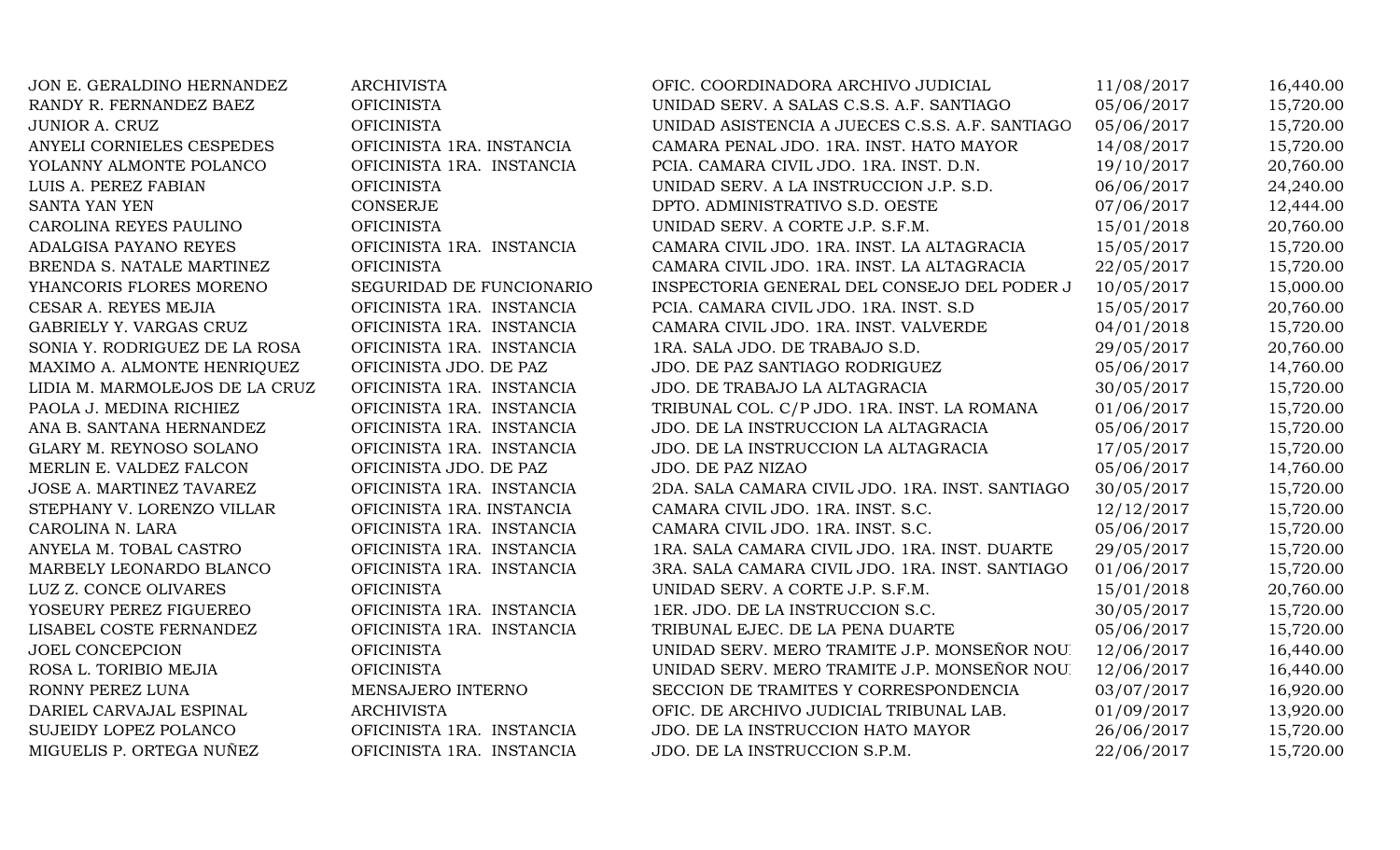| LADY C. SANTOS GIL            | OFICINISTA CORTE          | CAMARA CIVIL CORTE APEL. SANTIAGO          | 20/06/2017 | 17,640.00 |
|-------------------------------|---------------------------|--------------------------------------------|------------|-----------|
| BETHANIA M. PAULINO MARTE     | <b>OFICINISTA</b>         | UNIDAD DE AUDIENCIAS J.P. ESPAILLAT        | 08/11/2017 | 16,440.00 |
| FABIOLA FLORENTINO ROJAS      | <b>OFICINISTA</b>         | UNIDAD SERV. A LA INSTRUCCION J.P. LA VEGA | 19/06/2017 | 20,760.00 |
| MARICELA SANCHEZ FELIZ        | <b>OFICINISTA</b>         | UNIDAD SERV. A CORTE J.P. S.D.             | 12/06/2017 | 24,240.00 |
| BREAILY L. MARTE BATISTA      | <b>OFICINISTA</b>         | UNIDAD SERV. 1RA. INST. J.P. S.D.          | 12/06/2017 | 24,240.00 |
| MARIA Y. BATISTA RUIZ         | <b>OFICINISTA</b>         | UNIDAD SERV. A LA INSTRUCCION J.P. S.D.    | 12/06/2017 | 24,240.00 |
| YUDENIS O. SANCHEZ ROMERO     | OFICINISTA 1RA. INSTANCIA | CAMARA PENAL JDO. 1RA. INST. HATO MAYOR    | 19/06/2017 | 15,720.00 |
| PRIMO A. BURGOS JAVIER        | <b>CHOFER</b>             | SECCION DE TRANSPORTACION                  | 06/06/2017 | 24,240.00 |
| YANELSI DE LOS SANTOS BAEZ    | OFICINISTA 1RA. INSTANCIA | JDO. DE LA INSTRUCCION S.P.M.              | 20/06/2017 | 15,720.00 |
| CELIA N. MELENDEZ CANDELARIO  | OFICINISTA 1RA. INSTANCIA | JDO. DE LA INSTRUCCION S.P.M.              | 20/06/2017 | 15,720.00 |
| ANYELYS M. PEREZ MERCEDES     | OFICINISTA J.O.           | TRIBUNAL DE TIERRAS J.O. S.P.M.            | 16/01/2018 | 15,720.00 |
| NELSON ANT. MARTINEZ PEREZ    | <b>CHOFER</b>             | SECCION DE TRANSPORTACION                  | 06/06/2017 | 24,240.00 |
| RONNY MORA SEPULVERA          | <b>CONSERJE</b>           | TALLER DE EBANISTERIA                      | 05/07/2017 | 12,444.00 |
| YASSER N. LIRANZO TAVAREZ     | <b>CHOFER</b>             | SECCION DE TRANSPORTACION                  | 12/06/2017 | 24,240.00 |
| DIANISIS C. MARTINEZ MARTINEZ | MENSAJERO INTERNO         | SECCION DE TRAMITES Y CORRESPONDENCIA      | 10/07/2017 | 16,920.00 |
| JOAN A. MENDOZA QUEZADA       | OFICINISTA SCJ            | SECRETARIA GENERAL S.C.J.                  | 17/07/2017 | 40,605.60 |
| ERICK V. ESPINOSA SEGURA      | <b>CHOFER</b>             | SECCION DE TRANSPORTACION                  | 06/06/2017 | 24,240.00 |
| MARIANNY PIÑA HERNANDEZ       | <b>OFICINISTA</b>         | UNIDAD SERV. A LA INSTRUCCION J.P. S.D.    | 12/07/2017 | 24,240.00 |
| ANTONIO DE LA CRUZ MEJIA      | MENSAJERO INTERNO         | DPTO. ADMINISTRATIVO P.J.C.N.              | 25/07/2017 | 12,444.00 |
| HECTOR E. ACEVEDO             | <b>CONSERJE</b>           | DPTO. ADMINISTRATIVO EL SEIBO              | 12/07/2017 | 12,444.00 |
| NEREYDA J. MORALES ESPINAL    | OFICINISTA 1RA. INSTANCIA | JDO. DE TRABAJO LA ALTAGRACIA              | 22/06/2017 | 15,720.00 |
| PAOLA I. RUIZ GARCIA          | <b>OFICINISTA</b>         | UNIDAD DE AUDIENCIAS J.P. S.D.             | 05/07/2017 | 24,240.00 |
| ROSA Y. CASTILLO GABOT        | OFICINISTA CORTE          | CAMARA CIVIL CORTE APEL. SANTIAGO          | 26/06/2017 | 17,640.00 |
| KATHERINE CEDEÑO DE JIMENEZ   | OFICINISTA 1RA. INSTANCIA | JDO. DE TRABAJO LA ALTAGRACIA              | 22/06/2017 | 15,720.00 |
| MAXIMO E. FLORIAN TERRERO     | OFICINISTA J.O.           | TRIBUNAL DE TIERRAS J.O. BARAHONA          | 13/12/2017 | 15,720.00 |
| WILLIANS ML. MATOS NUÑEZ      | OFICINISTA 1RA. INSTANCIA | JDO. DE LA INSTRUCCION AZUA                | 28/06/2017 | 15,720.00 |
| EMMA M. OLIVERO MERCEDES      | OFICINISTA J.O.           | TRIBUNAL DE TIERRAS J.O. PUERTO PLATA      | 29/06/2017 | 15,720.00 |
| MONICA A. JIMENEZ LORENZO     | OFICINISTA J.O.           | TRIBUNAL DE TIERRAS J.O. AZUA              | 22/06/2017 | 15,720.00 |
| MARIFEL CRUZ PEREZ            | OFICINISTA 1RA. INSTANCIA | CAMARA CIVIL JDO. 1RA. INST. PERAVIA       | 20/06/2017 | 15,720.00 |
| NAOMY A. DIPLAN ARIAS         | <b>OFICINISTA</b>         | UNIDAD SERV. 1RA. INST. J.P. SANTIAGO      | 21/06/2017 | 22,920.00 |
| MADELIN LOPEZ POLANCO         | OFICINISTA J.O.           | TRIBUNAL DE TIERRAS J.O. ESPAILLAT         | 28/06/2017 | 15,720.00 |
| MADELINE PEÑA AYALA           | OFICINISTA J.O.           | 1RA. SALA TRIBUNAL DE TIERRAS J.O. LA VEGA | 28/06/2017 | 15,720.00 |
| EMELY F. SANCHEZ ALBURQUERQUE | OFICINISTA J.O.           | TRIBUNAL DE TIERRAS J.O. LA ALTAGRACIA     | 28/06/2017 | 15,720.00 |
| MARIA Y. CONTRERAS MATEO      | OFICINISTA 1RA. INSTANCIA | TRIBUNAL N.N.A. MONSEÑOR NOUEL             | 03/07/2017 | 15,720.00 |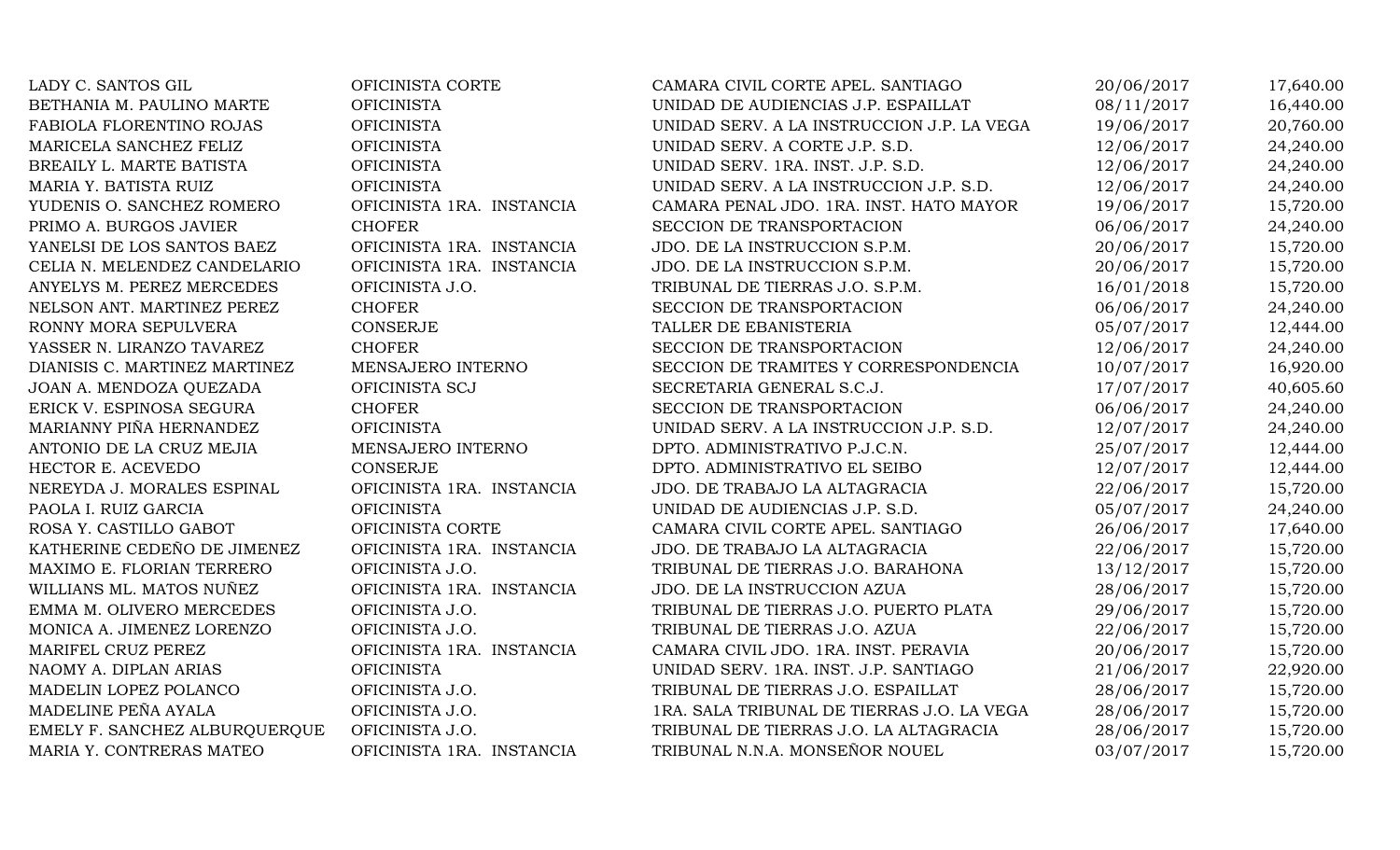| ELISA C. ASUNCION ROMERO      | OFICINISTA 1RA. INSTANCIA      | CAMARA CIVIL JDO. 1RA. INST. PERAVIA          | 03/07/2017 | 15,720.00 |
|-------------------------------|--------------------------------|-----------------------------------------------|------------|-----------|
| CARLA N. AVILA GOMEZ          | OFICINISTA 1RA. INSTANCIA      | CAMARA CIVIL JDO. 1RA. INST. S.P.M.           | 03/07/2017 | 15,720.00 |
| YISELL MERCEDES SUERO         | OFICINISTA 1RA. INSTANCIA      | CAMARA CIVIL JDO. 1RA. INST. ESPAILLAT        | 05/07/2017 | 15,720.00 |
| WILSON W. LORA FIGUEROA       | <b>CHOFER</b>                  | SECCION DE TRANSPORTACION                     | 06/06/2017 | 24,240.00 |
| CARMEN I. OZUNA FRANCO        | ALGUACIL DE ESTRADO            | JDO. DE PAZ RAMON SANTANA                     | 10/07/2017 | 13,800.00 |
| CARLOS J. VASQUEZ TORRES      | <b>CHOFER</b>                  | DPTO. ADMINISTRATIVO SANTIAGO                 | 06/07/2017 | 24,240.00 |
| AMABEL A. RICART ASTACIO      | OFICINISTA SCJ                 | SECRETARIA GENERAL S.C.J.                     | 31/07/2017 | 40,605.60 |
| YERMANA G. OZUNA ROSSO        | OFICINISTA SCJ                 | SECRETARIA GENERAL S.C.J.                     | 31/07/2017 | 40,605.60 |
| STIVEN B. MARTINEZ SANTANA    | ALGUACIL DE ESTRADO            | 1RA. SALA CAMARA CIVIL JDO. 1RA. INST. D.N.   | 24/07/2017 | 14,760.00 |
| LIGIA E. SANTOS CONTRERAS     | <b>CONSERJE</b>                | JDO. DE PAZ DE LA 1RA. CIRC. S.D. ESTE        | 14/08/2017 | 12,444.00 |
| VICTOR AQUINO SANCHEZ         | CHOFER DE SERVICIO             | DPTO. ADMINISTRATIVO S.J.M.                   | 09/08/2017 | 24,240.00 |
| DAVID ANT. GARCIA TIFA        | <b>CONSERJE</b>                | DPTO. ADMINISTRATIVO P.J.C.N.                 | 04/08/2017 | 12,444.00 |
| JEFFREY A. HERRERA            | <b>ASCENSORISTA</b>            | DPTO. ADMINISTRATIVO PJ S.C.J.                | 04/08/2017 | 14,160.00 |
| MARITZA PAULINO               | <b>CONSERJE</b>                | DPTO. ADMINISTRATIVO JDOS. DE TRABAJO         | 07/08/2017 | 12,444.00 |
| ROSA LOPEZ MARTINEZ           | CONSERJE                       | DPTO. ADMINISTRATIVO JDOS. DE TRABAJO         | 07/08/2017 | 12,444.00 |
| MARTINA VASQUEZ SANTANA       | <b>CONSERJE</b>                | DPTO. ADMINISTRATIVO PJ CORTE DE APELACION D. | 07/08/2017 | 12,444.00 |
| FIOR PERALTA MOYA             | <b>CONSERJE</b>                | DPTO. ADMINISTRATIVO PJ CORTE DE APELACION D. | 07/08/2017 | 12,444.00 |
| COLASA SANCHEZ VICENTE        | <b>CONSERJE</b>                | DPTO. ADMINISTRATIVO PJ CORTE DE APELACION D. | 07/08/2017 | 12,444.00 |
| ETEFANA DE LOS SANTOS REYNOSO | <b>OFICINISTA</b>              | SECRETARIA GENERAL TRIBUNAL SUPERIOR ADM. D   | 21/08/2017 | 16,968.00 |
| PURA ALT. GERMAN              | <b>CONSERJE</b>                | DPTO. ADMINISTRATIVO P.J.C.N.                 | 07/08/2017 | 12,444.00 |
| BELQUIS ANT. GUZMAN MARTINEZ  | <b>CONSERJE</b>                | DPTO. ADMINISTRATIVO P.J.C.N.                 | 07/08/2017 | 12,444.00 |
| JOSE L. SANTANA SANTANA       | <b>CONSERJE</b>                | DPTO. ADMINISTRATIVO P.J.C.N.                 | 07/08/2017 | 12,444.00 |
| ESTHER MA. RODRIGUEZ GUZMAN   | <b>CONSERJE</b>                | DPTO. ADMINISTRATIVO P.J.C.N.                 | 07/08/2017 | 12,444.00 |
| ROSMERY L. ORTIZ HERNANDEZ    | <b>CONSERJE</b>                | DPTO. ADMINISTRATIVO P.J.C.N.                 | 07/08/2017 | 12,444.00 |
| MARLENY M. ESTRELLA BENCOSME  | OFICINISTA 1RA. INSTANCIA      | CAMARA CIVIL JDO. 1RA. INST. ESPAILLAT        | 10/07/2017 | 15,720.00 |
| YANIRCA C. PIÑA MENDEZ        | OFICINISTA 1RA. INSTANCIA      | JDO. DE LA INSTRUCCION INDEPENDENCIA          | 03/07/2017 | 15,720.00 |
| KATHERINE M. PEÑA FERRERAS    | <b>OFICINISTA</b>              | UNIDAD SERV. A SALAS C.S.S. A.F. SANTIAGO     | 19/07/2017 | 15,720.00 |
| ANGEL L. SANCHEZ SANTOS       | <b>OFICINISTA</b>              | UNIDAD SERV. A CORTE J.P. S.D.                | 10/07/2017 | 24,240.00 |
| VICENTE MERAN MERAN           | CHOFER DE JUEZ O FUNCIONARIO   | DIRECCION NACIONAL MENSURAS CATASTRALES       | 24/07/2017 | 24,240.00 |
| LUCIA SEVERINO                | OFICIAL DE CUSTODIA Y SERVICIO | CUSTODIA Y SERVICIO ARCHIVO PERMANENTE        | 26/07/2017 | 48,894.00 |
| <b>COLPELKIN JAIME REYES</b>  | <b>CAMARERO III</b>            | UNIDAD DE SERVICIOS ADMINISTRATIVOS Y LOGISTI | 17/07/2017 | 28,860.00 |
| GLORYREINA P. NUÑEZ RODRIGUEZ | OFICINISTA J.O.                | 1RA. SALA TRIBUNAL DE TIERRAS J.O. LA VEGA    | 18/07/2017 | 12,052.00 |
| WILMA M. CEBALLOS CRUZ        | <b>OFICINISTA</b>              | UNIDAD SERV. 1RA. INST. J.P. LA VEGA          | 31/07/2017 | 20,760.00 |
| ANEL NUÑEZ RODRIGUEZ          | OFICINISTA CORTE               | CORTE DE TRABAJO S.P.M.                       | 03/08/2017 | 17,640.00 |
|                               |                                |                                               |            |           |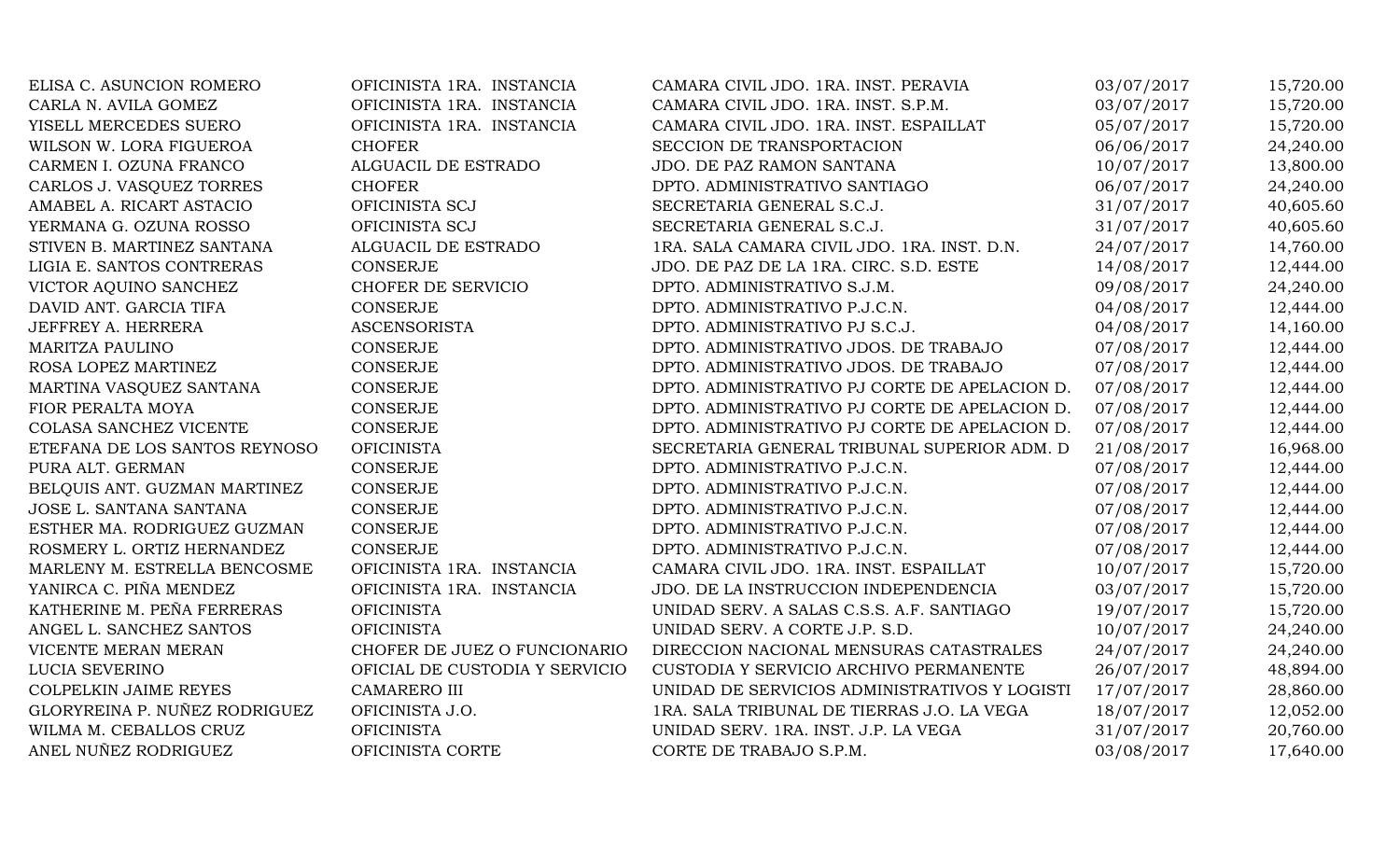| LIAN E. SANCHEZ CONCEPCION         | OFICINISTA 1RA. INSTANCIA                          | JDO. DE TRABAJO LA VEGA                       | 31/07/2017 | 15,720.00 |
|------------------------------------|----------------------------------------------------|-----------------------------------------------|------------|-----------|
| LAURA MA. VENTURA VASQUEZ          | <b>OFICINISTA</b>                                  | UNIDAD SERV. A LA INSTRUCCION J.P. LA VEGA    | 31/07/2017 | 20,760.00 |
| LAURA P. SANTANA UBIERA            | <b>OFICINISTA</b>                                  | UNIDAD SERV. A LA INSTRUCCION J.P. S.D.       | 11/07/2017 | 24,240.00 |
| FRESA J. PIMENTEL SANTOS           | <b>OFICINISTA</b>                                  | UNIDAD SERV. A LA INSTRUCCION J.P. S.D.       | 13/07/2017 | 24,240.00 |
| SOL FCA. VIZCAINO ARIAS            | OFICINISTA J.O.                                    | TRIBUNAL DE TIERRAS J.O. PERAVIA              | 26/06/2017 | 15,720.00 |
| ZADIG S. APONTES SANTANA           | OFICINISTA JDO. DE PAZ                             | 1RA. SALA JDO. DE PAZ ESP. TRANS. S.P.M.      | 31/07/2017 | 14,760.00 |
| YADIRA V. MATOS SOTO               | ASISTENTE DE JUEZ MIEMBRO SALA SEGUNDA SALA S.C.J. |                                               | 08/08/2017 | 54,885.60 |
| GINETTE M. WILLIAMS DE LA CRUZ     | OFICINISTA JDO. DE PAZ                             | JDO. DE PAZ S.P.M.                            | 25/07/2017 | 14,760.00 |
| REUDIS M MUÑOZ REYNOSO             | OFICINISTA 1RA. INSTANCIA                          | CAMARA CIVIL JDO. 1RA. INST. S.P.M.           | 25/07/2017 | 15,720.00 |
| FREILYN J. CABRERA CHAVEZ          | SECRETARIA DE JUEZ                                 | TRIBUNAL SUPERIOR DE TIERRAS DPTO. NORTE      | 03/07/2017 | 23,640.00 |
| SANTA PEÑA ORTEGA                  | <b>CONSERJE</b>                                    | DPTO. ADMINISTRATIVO P.J.C.N.                 | 07/08/2017 | 12,444.00 |
| ANA MOSQUEA JIMENEZ                | CONSERJE                                           | DPTO. ADMINISTRATIVO P.J.C.N.                 | 07/08/2017 | 12,444.00 |
| SOFIA JIMENEZ                      | CONSERJE                                           | DPTO. ADMINISTRATIVO P.J.C.N.                 | 07/08/2017 | 12,444.00 |
| MARIA E. MERCEDES PEÑA             | <b>CONSERJE</b>                                    | DPTO. ADMINISTRATIVO P.J.C.N.                 | 07/08/2017 | 12,444.00 |
| ANA ANT. ORTEGA RODRIGUEZ          | <b>CONSERJE</b>                                    | DPTO. ADMINISTRATIVO P.J.C.N.                 | 07/08/2017 | 12,444.00 |
| IVONNE M. DEL MONTE PEREZ          | <b>CONSERJE</b>                                    | DPTO. ADMINISTRATIVO P.J.C.N.                 | 07/08/2017 | 12,444.00 |
| LIBANESA BERROA                    | CONSERJE                                           | DPTO. ADMINISTRATIVO P.J.C.N.                 | 07/08/2017 | 12,444.00 |
| AMARILIS HERNANDEZ REYNOSO         | <b>CONSERJE</b>                                    | DPTO. ADMINISTRATIVO P.J.C.N.                 | 11/08/2017 | 12,444.00 |
| FERNANDA GOMEZ MARTINEZ            | CONSERJE                                           | DPTO. ADMINISTRATIVO PJ CORTE DE APELACION D. | 07/08/2017 | 12,444.00 |
| AMINTA R. GONZALEZ GIL             | <b>CONSERJE</b>                                    | DPTO. ADMINISTRATIVO PJ CORTE DE APELACION D. | 07/08/2017 | 12,444.00 |
| ANDREA DEL C. REYES                | <b>CONSERJE</b>                                    | DPTO. ADMINISTRATIVO PJ CORTE DE APELACION D. | 07/08/2017 | 12,444.00 |
| CELESTINA M. UREÑA JOHNSON         | <b>CONSERJE</b>                                    | DPTO. ADMINISTRATIVO PJ CORTE DE APELACION D. | 07/08/2017 | 12,444.00 |
| SALOMON CORDERO                    | <b>CONSERJE</b>                                    | DPTO. ADMINISTRATIVO PJ CORTE DE APELACION D. | 07/08/2017 | 12,444.00 |
| PEDRO MANZUETA                     | <b>CONSERJE</b>                                    | DPTO. ADMINISTRATIVO PJ CORTE DE APELACION D. | 07/08/2017 | 12,444.00 |
| YOLANDA DE LOS SANTOS              | <b>CONSERJE</b>                                    | DPTO. ADMINISTRATIVO PJ CORTE DE APELACION D. | 07/08/2017 | 12,444.00 |
| <b>IVELISSE M. BEATO ABREU</b>     | <b>CONSERJE</b>                                    | DPTO. ADMINISTRATIVO PJ CORTE DE APELACION D. | 07/08/2017 | 12,444.00 |
| RAMONA HERNANDEZ VILLAR            | <b>CONSERJE</b>                                    | DPTO. ADMINISTRATIVO PJ CORTE DE APELACION D. | 07/08/2017 | 12,444.00 |
| <b>ISABEL ARBOLEDA FELIZ</b>       | CONSERJE                                           | DPTO. ADMINISTRATIVO PJ CORTE DE APELACION D. | 07/08/2017 | 12,444.00 |
| MARIANA GONZALEZ                   | <b>CONSERJE</b>                                    | DPTO. ADMINISTRATIVO PJ CORTE DE APELACION D. | 07/08/2017 | 12,444.00 |
| <b>IVELISSE ALT. ARROYO ARROYO</b> | <b>CONSERJE</b>                                    | DPTO. ADMINISTRATIVO PJ CORTE DE APELACION D. | 07/08/2017 | 12,444.00 |
| LUIS A. BUTTEN                     | <b>CONSERJE</b>                                    | JDO. DE PAZ BOCA CHICA                        | 17/08/2017 | 12,444.00 |
| <b>JOSE S. TRINIDAD</b>            | MENSAJERO INTERNO                                  | DPTO. ADMINISTRATIVO P.J.C.N.                 | 08/08/2017 | 12,444.00 |
| GINA I. PERALTA DIAZ               | <b>AUXILIAR ADMINISTRATIVO</b>                     | DIV. DE RECLUTAMIENTO Y SELECCION PERSONAL    | 24/08/2017 | 24,240.00 |
| LIZANDRO ALB. HERNANDEZ ORTEGA     | <b>OFICINISTA</b>                                  | UNIDAD SERV. A LA INSTRUCCION J.P. S.D.       | 14/08/2017 | 24,240.00 |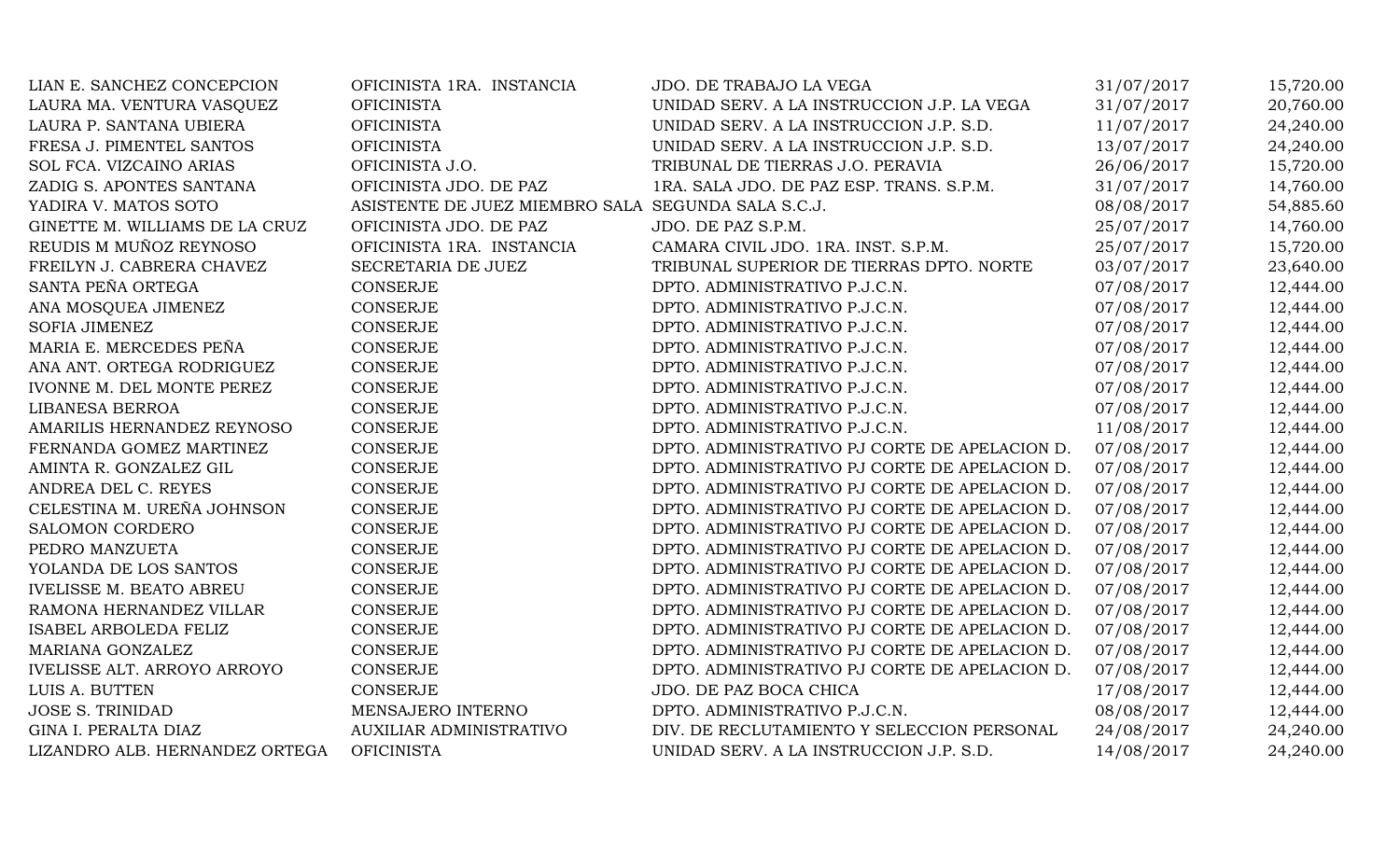| JOSE L. DE LA ROSA MONEGRO                     | CHOFER DE SERVICIO        | SECCION DE TRANSPORTACION                       | 28/08/2017 | 24,240.00  |
|------------------------------------------------|---------------------------|-------------------------------------------------|------------|------------|
| ALEXANDER VALENZUELA GERONIMO                  | <b>CONSERJE</b>           | TALLER DE EBANISTERIA                           | 08/11/2017 | 12,444.00  |
| MERYCLENYS P. FELIZ MENDEZ                     | OFICINISTA 1RA. INSTANCIA | 1RA. SALA JDO. DE TRABAJO D.N.                  | 11/09/2017 | 20,760.00  |
| ESTHEPHANY BELTRAN VALDEZ                      | <b>CONSERJE</b>           | DPTO. ADMINISTRATIVO P.J.C.N.                   | 21/08/2017 | 12,444.00  |
| CRESCENCIO RAMOS VARGAS                        | <b>VIGILANTE</b>          | DPTO. ADMINISTRATIVO PJ S.C.J.                  | 06/09/2017 | 12,780.00  |
| YARISSA P. DE LOS SANTOS DE LA ROSA OFICINISTA |                           | UNIDAD DE AUDIENCIAS J.P. S.D.                  | 05/09/2017 | 24,240.00  |
| RAFAEL U. HERRERA                              | <b>CONSERJE</b>           | DPTO. ADMINISTRATIVO JDOS. DE TRABAJO           | 14/09/2017 | 12,444.00  |
| MIRIAM CASTRO CONTRERAS                        | <b>OFICINISTA</b>         | UNIDAD SERV. A LA INSTRUCCION J.P. S.D.         | 26/07/2017 | 24,240.00  |
| GABRIELA E. VARGAS COSS                        | OFICINISTA 1RA. INSTANCIA | JDO. DE LA INSTRUCCION LA ROMANA                | 28/08/2017 | 15,720.00  |
| FRANMY J. CORDERO MARTE                        | OFICINISTA J.O.           | 1RA. SALA TRIBUNAL DE TIERRAS J.O. DUARTE       | 21/08/2017 | 15,720.00  |
| YANDERLYN ALVARADO SEVERINO                    | OFICINISTA J.O.           | 2DA. SALA TRIBUNAL DE TIERRAS J.O. DUARTE       | 21/08/2017 | 15,720.00  |
| CESAR O. BETANCES COLON                        | OFICINISTA J.O.           | 1RA. SALA TRIBUNAL DE TIERRAS J.O. DUARTE       | 21/08/2017 | 15,720.00  |
| JISSEL MA. DIAZ MORONTA                        | OFICINISTA J.O.           | 2DA. SALA TRIBUNAL DE TIERRAS J.O. DUARTE       | 21/08/2017 | 15,720.00  |
| JOAN A. REGALADO SANTOS                        | OFICINISTA 1RA. INSTANCIA | UNIDAD SERV. MERO TRAMITE J.P. MONSEÑOR NOU.    | 14/08/2017 | 16,440.00  |
| ANGELICA MA. AUSTRICH COUTINHO                 | OFICINISTA 1RA. INSTANCIA | 2DA. SALA CAMARA CIVIL JDO. 1RA. INST. SANTIAGO | 03/08/2017 | 15,720.00  |
| FRANCHESKA ABREU TRINIDAD                      | <b>OFICINISTA</b>         | UNIDAD SERV. A CORTE J.P. LA VEGA               | 11/08/2017 | 20,760.00  |
| MARIA T. ALEJO SANTOS                          | <b>OFICINISTA</b>         | UNIDAD SERV. 1RA. INST. J.P. LA VEGA            | 14/08/2017 | 20,760.00  |
| LISSELOT G. REYES CABREJA                      | <b>OFICINISTA</b>         | UNIDAD SERV. 1RA. INST. J.P. LA VEGA            | 14/08/2017 | 20,760.00  |
| LEYDI L. REYES PEÑA                            | OFICINISTA J.O.           | 3RA. SALA TRIBUNAL DE TIERRAS J.O. SANTIAGO     | 17/08/2017 | 15,720.00  |
| JULEISY A. MELENDEZ BATISTA                    | OFICINISTA J.O.           | 3RA. SALA TRIBUNAL DE TIERRAS J.O. SANTIAGO     | 17/08/2017 | 15,720.00  |
| ANABEL CASTILLO GONZALEZ                       | <b>OFICINISTA</b>         | SOPORTE A JUECES J.P. SANTIAGO                  | 07/08/2017 | 22,920.00  |
| SOMARY N. OSORIO JAVIER                        | OFICINISTA 1RA. INSTANCIA | JDO. DE LA INSTRUCCION S.P.M.                   | 14/08/2017 | 15,720.00  |
| FERNELYS GOMEZ OTAÑO                           | REPRODUCTOR DE DOCUMENTOS | UNIDAD DE SERVICIOS ADMINISTRATIVOS Y LOGISTI   | 14/08/2017 | 20,760.00  |
| ANABEL POZO MEJIA                              | OFICINISTA 1RA. INSTANCIA | 1ER. JDO. DE LA INSTRUCCION S.C.                | 28/08/2017 | 15,720.00  |
| WINIFER ALT. RAMOS MALDONADO                   | <b>OFICINISTA</b>         | UNIDAD SERV. A LA INSTRUCCION J.P. LA VEGA      | 14/08/2017 | 20,760.00  |
| LAURA I. ROA PAREDES                           | <b>JUEZ DE PAZ</b>        | JDO. DE PAZ DUVERGE                             | 04/09/2017 | 108,000.00 |
| VIRGINIA L. LIBURD MEDINA                      | <b>JUEZ DE PAZ</b>        | JDO. DE PAZ HONDO VALLE                         | 04/09/2017 | 108,000.00 |
| EDWARD A. GERONIMO SANCHEZ                     | <b>JUEZ DE PAZ</b>        | JDO. DE PAZ PEDRO SANTANA                       | 04/09/2017 | 108,000.00 |
| ILKA MA. MENDEZ SOSA                           | <b>JUEZ DE PAZ</b>        | JDO. DE PAZ LAS MATAS DE SANTA CRUZ             | 04/09/2017 | 108,000.00 |
| ALEXANDRA REYES CUSTODIO                       | <b>JUEZ DE PAZ</b>        | JDO. DE PAZ LAGUNA DE NISIBON                   | 04/09/2017 | 108,000.00 |
| <b>BLAURY LUCIANO FERRERAS</b>                 | <b>JUEZ DE PAZ</b>        | JDO. DE PAZ POLO                                | 04/09/2017 | 108,000.00 |
| SIOMARA ALT. MERCEDES DE LA ROSA JUEZ DE PAZ   |                           | JDO. DE PAZ SABANA YEGUA                        | 04/09/2017 | 108,000.00 |
| ELIZABETH CEPEDA MUÑOZ                         | <b>JUEZ DE PAZ</b>        | JDO. DE PAZ PARTIDO                             | 04/09/2017 | 108,000.00 |
| KENTY M. NUESI                                 | <b>JUEZ DE PAZ</b>        | JDO. DE PAZ CRISTOBAL                           | 04/09/2017 | 108,000.00 |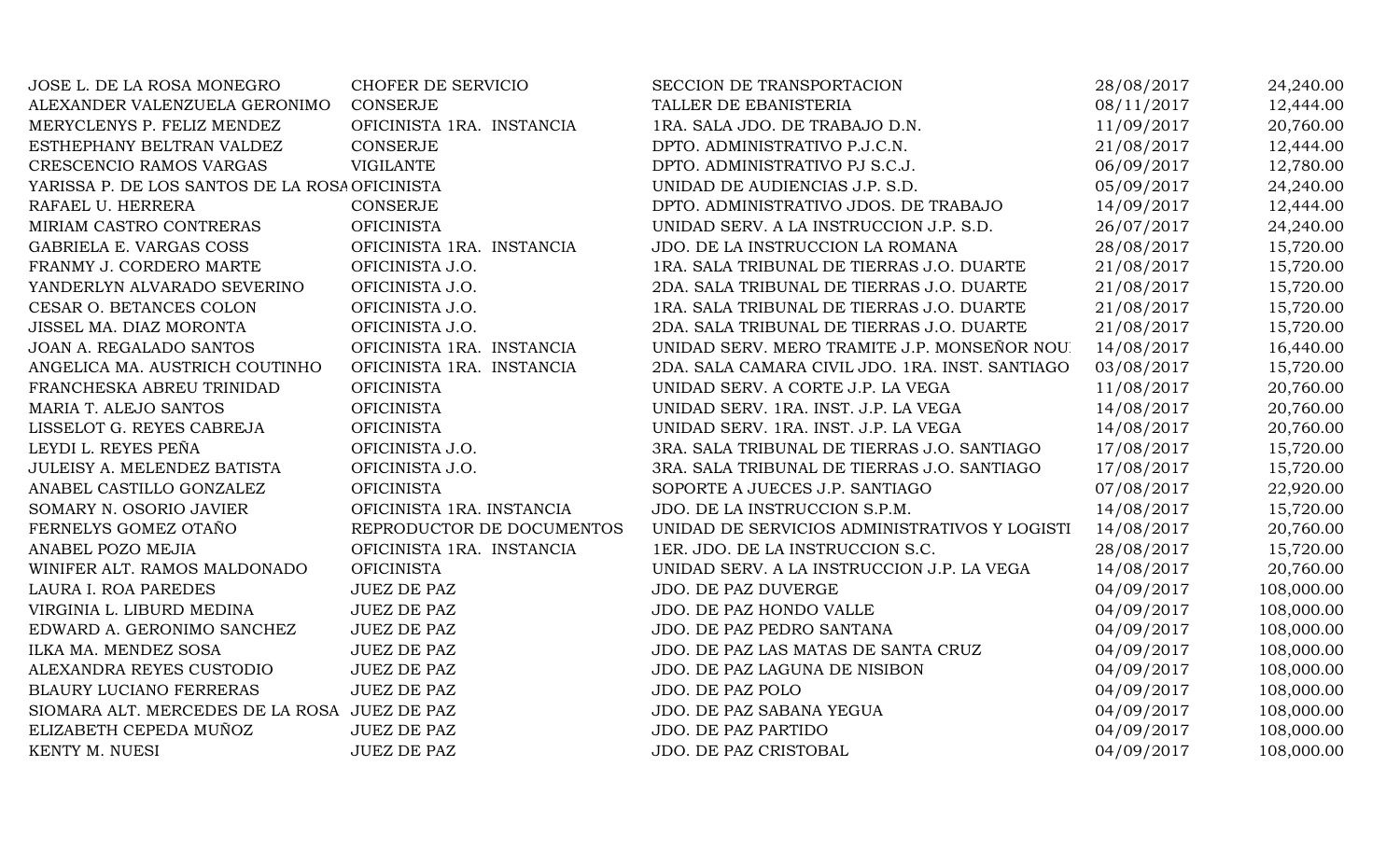| MARIEL L. GOICO MORALES        | OFICINISTA TST              | TRIBUNAL SUPERIOR DE TIERRAS DPTO. ESTE         | 21/08/2017 | 17,640.00  |
|--------------------------------|-----------------------------|-------------------------------------------------|------------|------------|
| MANUEL E. VICENTE RAMIREZ      | ALGUACIL DE ESTRADO         | UNIDAD CITAC. NOTIF. Y COM. J.P. S.D.           | 29/06/2017 | 13,455.00  |
| MARTHA M. JAVIER CEDANO        | <b>JUEZ DE PAZ</b>          | <b>JDO. DE PAZ LOS RIOS</b>                     | 04/09/2017 | 108,000.00 |
| MABEL MA. DE LA CRUZ BAEZ      | <b>JUEZ DE PAZ</b>          | JDO. DE PAZ VILLA JARAGUA                       | 04/09/2017 | 108,000.00 |
| KATHIA R. NUÑEZ VENTURA        | <b>JUEZ DE PAZ</b>          | JDO. DE PAZ DE LA 1RA. CIRC. LA VEGA            | 04/09/2017 | 108,000.00 |
| ANA M. TAVERAS MALDONADO       | <b>JUEZ DE PAZ</b>          | JDO. DE PAZ VICENTE NOBLE                       | 04/09/2017 | 108,000.00 |
| FRANKAYSIS M. ROSARIO SILVA    | OFICINISTA JDO. DE PAZ      | JDO. DE PAZ DE LA 2DA. CIRC. LA VEGA            | 04/09/2017 | 14,760.00  |
| ANTONIA R. NUÑEZ MENDOZA       | OFICINISTA 1RA. INSTANCIA   | CAMARA CIVIL JDO. 1RA. INST. HERMANAS MIRABAL   | 28/08/2017 | 15,720.00  |
| LUZ DEL A. ACOSTA RAMON        | OFICINISTA 1RA. INSTANCIA   | CAMARA CIVIL JDO. 1RA. INST. SAMANA             | 12/09/2017 | 15,720.00  |
| LUIS R. ARVELO CRUZ            | <b>OFICINISTA</b>           | UNIDAD DE AUDIENCIAS J.P. MONSEÑOR NOUEL        | 11/09/2017 | 16,440.00  |
| VIANSY MARTINEZ TEJADA         | OFICINISTA TST              | TRIBUNAL SUPERIOR DE TIERRAS DPTO. NORESTE      | 28/08/2017 | 17,640.00  |
| ANNY L. ROBLES CABA            | OFICINISTA J.O.             | TRIBUNAL DE TIERRAS J.O. MONSEÑOR NOUEL         | 11/12/2017 | 15,720.00  |
| KRYSMEIRY G. ESTEVEZ           | OFICINISTA JDO. DE PAZ      | JDO. DE PAZ DE LA 2DA. CIRC. S.D. ESTE          | 11/09/2017 | 16,440.00  |
| ANADINA BAEZ ARACENA           | OFICINISTA JDO. DE PAZ      | JDO. DE PAZ S.D. OESTE                          | 02/01/2018 | 16,440.00  |
| YENNY A. BRITO POLANCO         | <b>RECEPCIONISTA</b>        | TRIBUNAL SUPERIOR DE TIERRAS DPTO. NORESTE      | 28/08/2017 | 14,760.00  |
| CARLINA DIAZ MORA              | <b>OFICINISTA</b>           | UNIDAD DE AUDIENCIAS J.P. S.D. OESTE            | 04/09/2017 | 20,760.00  |
| SEBASTIAN A. MIRANDA MATOS     | <b>OFICINISTA</b>           | UNIDAD DE AUDIENCIAS J.P. S.D. OESTE            | 04/09/2017 | 20,760.00  |
| PRISCILA A. OCUMAREZ REYES     | <b>OFICINISTA</b>           | UNIDAD CITAC. NOTIF. Y COM. J.P. S.D. OESTE     | 04/09/2017 | 20,760.00  |
| VANESSA I. CASTILLO GERMAN     | <b>OFICINISTA</b>           | UNIDAD CITAC. NOTIF. Y COM. J.P. S.D.           | 02/09/2017 | 24,240.00  |
| MARLENIS I. PEÑA               | <b>OFICINISTA</b>           | UNIDAD CITAC. NOTIF. Y COM. J.P. S.D.           | 02/09/2017 | 24,240.00  |
| GREICY M. BATISTA ALCANTARA    | <b>OFICINISTA</b>           | UNIDAD CITAC. NOTIF. Y COM. J.P. S.D.           | 02/09/2017 | 24,240.00  |
| RAFAEL R. FRANCO AQUINO        | ALGUACIL DE ESTRADO         | 2DA. SALA JDO. DE PAZ ESP. TRANS. S.P.M.        | 25/09/2017 | 13,800.00  |
| PAMELA M. ROJAS GARCIA         | OFICINISTA JDO. DE PAZ      | JDO. DE PAZ DE LA 3RA. CIRC. D.N.               | 09/10/2017 | 16,440.00  |
| DOMINGO J. PEÑA MONTERO        | TECNICO DE REFRIGERACION    | DPTO. ADMINISTRATIVO BARAHONA                   | 02/10/2017 | 21,000.00  |
| VANESSA A. MARTINEZ GUERRERO   | OFICINISTA 1RA. INSTANCIA   | TRIBUNAL COL. C/P JDO. 1RA. INST. LA ROMANA     | 06/09/2017 | 15,720.00  |
| AYARIS Y. VALDEZ ALVAREZ       | ABOGADO AYUDANTE 1RA. INST. | CAMARA PENAL JDO. 1RA. INST. HATO MAYOR         | 31/08/2017 | 36,000.00  |
| KEYVAN A. ARIAS TORRES         | OFICINISTA 1RA. INSTANCIA   | TRIBUNAL COL. C/P JDO. 1RA. INST. LA ALTAGRACIA | 31/08/2017 | 15,720.00  |
| <b>IVELISSE ALVAREZ TEJADA</b> | OFICINISTA JDO. DE PAZ      | JDO. DE PAZ DE LA 2DA. CIRC. S.D. ESTE          | 14/08/2017 | 16,440.00  |
| JOHANNA E. SUERO DE LOS SANTOS | AUXILIAR ADMINISTRATIVO     | DIV. DE RECLUTAMIENTO Y SELECCION PERSONAL      | 11/08/2017 | 24,240.00  |
| MARCOS D. MENDOZA REYES        | OFICINISTA TST              | TRIBUNAL SUPERIOR DE TIERRAS DPTO. NORTE        | 15/08/2017 | 17,640.00  |
| BERTIS V. CRUZ MOTA            | <b>PINTOR</b>               | UNIDAD DE SERVICIOS Y MANTENIMIENTO             | 18/09/2017 | 21,480.00  |
| MANUEL O. CIPRIAN MATOS        | EBANISTA II S.C.J.          | TALLER DE EBANISTERIA                           | 13/09/2017 | 34,980.00  |
| VICTOR M. GOMEZ LOPEZ          | <b>PINTOR</b>               | UNIDAD DE SERVICIOS Y MANTENIMIENTO             | 18/09/2017 | 21,480.00  |
| CHARINA M. VASQUEZ VASQUEZ     | OFICINISTA 1RA. INSTANCIA   | 5TO. JDO. DE LA INSTRUCCION D.N.                | 01/08/2017 | 20,760.00  |
|                                |                             |                                                 |            |            |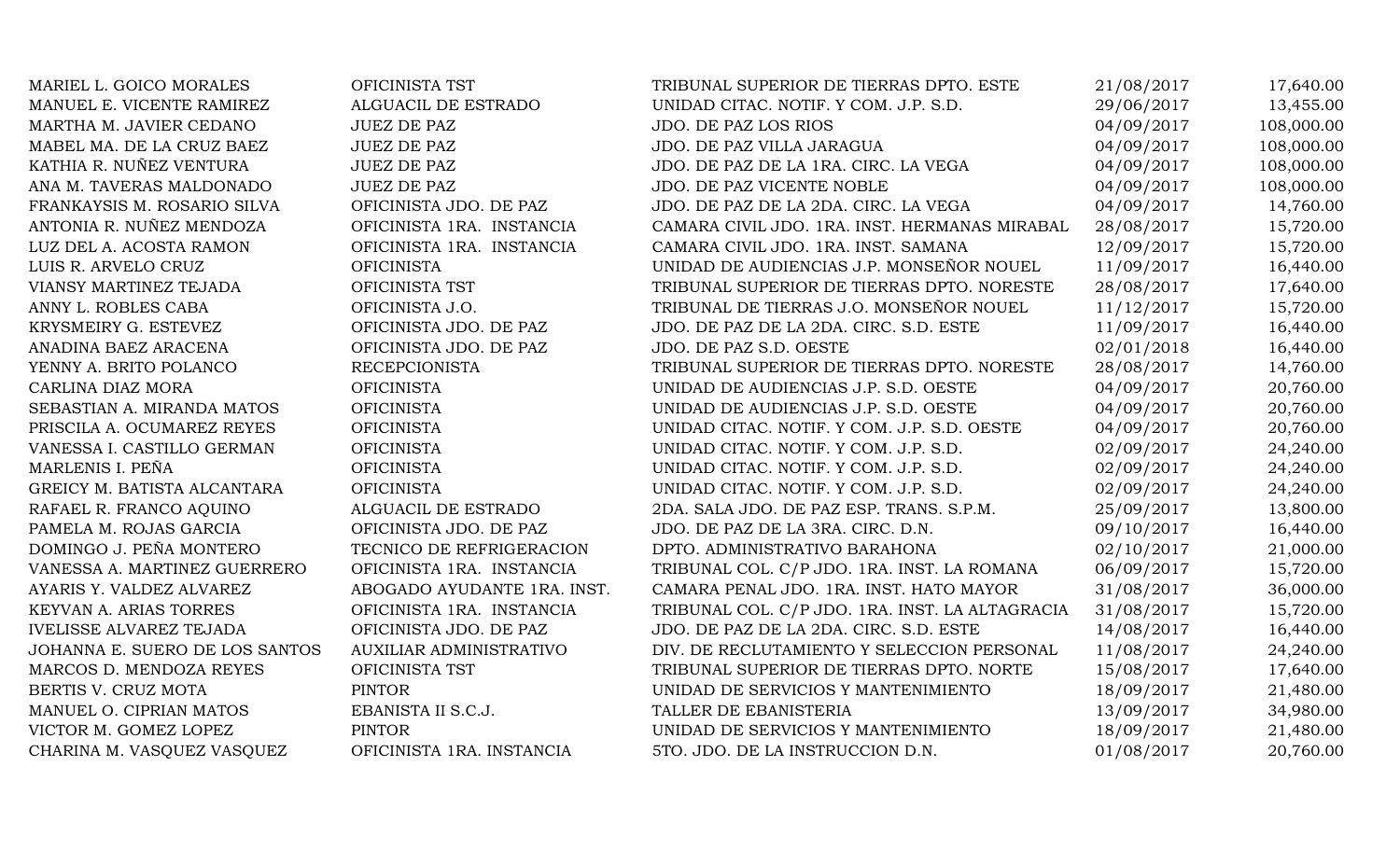| DAYARIS E. PINEDA ACOSTA        | OFICINISTA CORTE            | CAMARA CIVIL CORTE APEL. BARAHONA            | 09/08/2017 | 17,640.00 |
|---------------------------------|-----------------------------|----------------------------------------------|------------|-----------|
| OMENKY M. TIBURCIO ROSARIO      | OFICINISTA J.O.             | TRIBUNAL DE TIERRAS J.O. SAMANA              | 13/09/2017 | 15,720.00 |
| LEUDIS A. CASTILLO GONZALEZ     | SECRETARIA (O) JDO. DE PAZ  | JDO. DE PAZ LA ISABELA                       | 10/08/2017 | 23,160.00 |
| ZORANYELI D. JIMENEZ FERREIRA   | <b>OFICINISTA</b>           | UNIDAD DE AUDIENCIAS J.P. LA VEGA            | 28/08/2017 | 20,760.00 |
| ROELVI S. SEGURA SANTANA        | OFICINISTA 1RA. INSTANCIA   | JDO. DE LA INSTRUCCION SANTIAGO RODRIGUEZ    | 07/08/2017 | 15,720.00 |
| MARIELY ALT. CHAVEZ MOREL       | OFICINISTA 1RA. INSTANCIA   | CAMARA CIVIL JDO. 1RA. INST. AZUA            | 14/08/2017 | 15,720.00 |
| STEPHANIE RAMIREZ ALVAREZ       | OFICINISTA JDO. DE PAZ      | JDO. DE PAZ DE LA 3RA. CIRC. D.N.            | 14/09/2017 | 16,440.00 |
| KAROLINE MARTINEZ SANCHEZ       | OFICINISTA JDO. DE PAZ      | JDO. DE PAZ ASUNTOS MUNIC. S.D. NORTE        | 31/08/2017 | 16,440.00 |
| PAOLA ALT. HERNANDEZ PERALTA    | ABOGADO AYUDANTE 1RA. INST. | JDO. DE TRABAJO LA VEGA                      | 08/09/2017 | 36,000.00 |
| PETER A. MATOS SANCHEZ          | <b>AGENTE INDEXACION</b>    | SERVICIOS TECNICOS ARCHIVO PERMANENTE        | 19/09/2017 | 24,240.00 |
| VANESSA M. RICARDO CABRERA      | OFICINISTA J.O.             | TRIBUNAL DE TIERRAS J.O. PUERTO PLATA        | 18/09/2017 | 15,720.00 |
| THANIA Y. MONTAS RIVERA         | <b>ASESOR</b>               | INSPECTORIA GENERAL DEL CONSEJO DEL PODER J  | 03/10/2017 | 26,250.00 |
| CECILIA E. URIBE ACOSTA         | <b>ASESOR</b>               | INSPECTORIA GENERAL DEL CONSEJO DEL PODER J  | 03/10/2017 | 15,750.00 |
| MARIA DE LOS R. RODRIGUEZ REYES | CONSERJE-MENSAJERO(A)       | JDO. DE PAZ LAS MATAS DE FARFAN              | 02/10/2017 | 12,444.00 |
| SHEYLLA L. GARCIA VELOZ         | <b>OFICINISTA</b>           | UNIDAD DE AUDIENCIAS J.P. S.D.               | 02/09/2017 | 24,240.00 |
| REBECA DE LA CRUZ               | OFICINISTA JDO. DE PAZ      | JDO. DE PAZ DUARTE                           | 05/10/2017 | 14,760.00 |
| WELLIGTON CASTELLANOS HOLGUIN   | <b>OFICINISTA</b>           | UNIDAD CITAC. NOTIF. Y COM. J.P. S.D.        | 07/10/2017 | 24,240.00 |
| <b>CARMEN MENA</b>              | <b>CONSERJE</b>             | DPTO. ADMINISTRATIVO S.D.                    | 15/09/2017 | 12,444.00 |
| ANA H. GUZMAN ROSARIO           | CONSERJE                    | DPTO. ADMINISTRATIVO S.D.                    | 22/09/2017 | 12,444.00 |
| GUSTAVO DE J. PAULINO ACEVEDO   | <b>OFICINISTA</b>           | UNIDAD CITAC. NOTIF. Y COM. J.P. S.D.        | 02/09/2017 | 24,240.00 |
| JORGE L. RAMIREZ RAMIREZ        | <b>OFICINISTA</b>           | UNIDAD SERV. A LA INSTRUCCION J.P. S.D.      | 10/10/2017 | 24,240.00 |
| SANTA A. ROSA MERCADO           | <b>CONSERJE</b>             | 2DA. SALA CAMARA CIVIL JDO. 1RA. INST. S.D.  | 13/10/2017 | 12,444.00 |
| ROSA M. ESPINO LIRIANO          | ABOGADO AYUDANTE 1RA. INST. | JDO. DE LA INSTRUCCION SAMANA                | 10/10/2017 | 36,000.00 |
| MARIELVIS R. ACOSTA GARCIA      | OFICINISTA J.O.             | 2DA. SALA TRIBUNAL DE TIERRAS J.O. DUARTE    | 25/09/2017 | 15,720.00 |
| YEMELI P. SANTOS GARCIA         | AUX. DE RECEPCION Y ENTREGA | CENTRO DE ATENCION AL USUARIO                | 18/09/2017 | 24,240.00 |
| MARIE E. PEGUERO                | OFICINISTA 1RA. INSTANCIA   | JDO. DE LA INSTRUCCION SAMANA                | 26/09/2017 | 15,720.00 |
| HECTOR L. ENCARNACION GARCIA    | EBANISTA II S.C.J.          | TALLER DE EBANISTERIA                        | 09/10/2017 | 34,980.00 |
| ALCEDO PEÑA ABREU               | EBANISTA II S.C.J.          | TALLER DE EBANISTERIA                        | 09/10/2017 | 34,980.00 |
| RHAQUELYN METIVIER THOMAS       | OFICINISTA 1RA. INSTANCIA   | CAMARA CIVIL JDO. 1RA. INST. SAMANA          | 25/09/2017 | 15,720.00 |
| LUISA P. GOMEZ DIPRE            | AUX. DE RECEPCION Y ENTREGA | CENTRO DE ATENCION AL USUARIO                | 18/09/2017 | 24,240.00 |
| TONY DUARTE ZABALA              | AUX. DE RECEPCION Y ENTREGA | CENTRO DE ATENCION AL USUARIO                | 18/09/2017 | 24,240.00 |
| RANDY EMILIANO RODRIGUEZ        | AUX. DE RECEPCION Y ENTREGA | CENTRO DE ATENCION AL USUARIO                | 18/09/2017 | 24,240.00 |
| TIANA MARTINEZ CID              | OFICINISTA 1RA. INSTANCIA   | JDO. DE TRABAJO PUERTO PLATA                 | 20/09/2017 | 15,720.00 |
| MARCOS J. GONZALEZ MANZUETA     | <b>ARCHIVISTA</b>           | OFIC. DE ARCHIVO JUDICIAL JURISD. CIVIL S.D. | 02/10/2017 | 13,920.00 |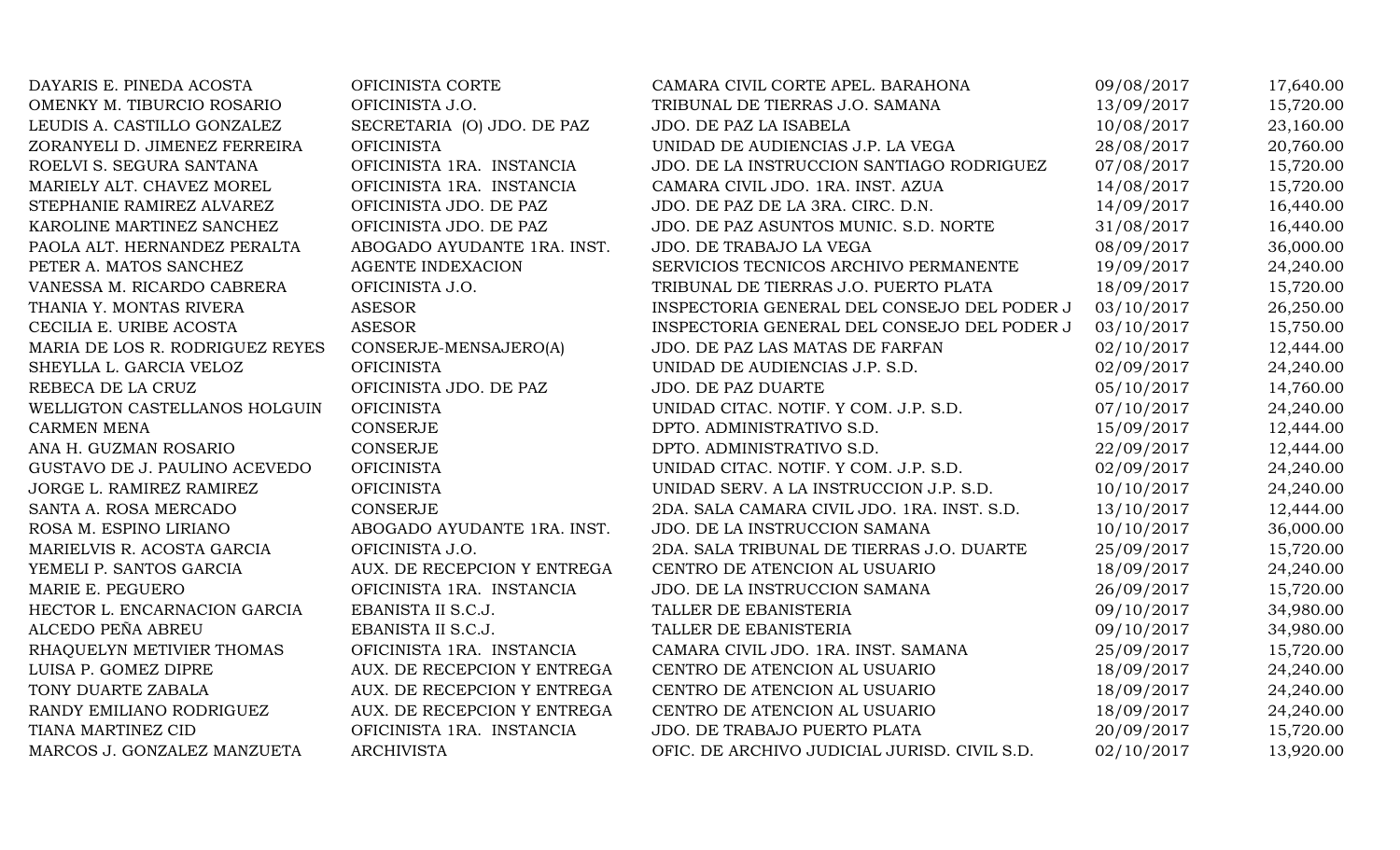| ALDAUCY NUÑEZ CRUZ              | OFICINISTA J.O.           | 1RA. SALA TRIBUNAL DE TIERRAS J.O. DUARTE       | 25/09/2017 | 15,720.00 |
|---------------------------------|---------------------------|-------------------------------------------------|------------|-----------|
| BRENDA M. PUENTE DIAZ           | OFICINISTA 1RA. INSTANCIA | JDO. DE LA INSTRUCCION S.P.M.                   | 25/09/2017 | 15,720.00 |
| YENIFER R. MARTINEZ VARGAS      | OFICINISTA JDO. DE PAZ    | JDO. DE PAZ DE LA 2DA. CIRC. SANTIAGO           | 26/10/2017 | 14,760.00 |
| JOHAN E. PAULINO ORTEGA         | OFICINISTA 1RA. INSTANCIA | 2DA. SALA CAMARA CIVIL JDO. 1RA. INST. S.D.     | 18/10/2017 | 20,760.00 |
| MANUEL DE JS. MARIA DE LEON     | <b>OFICINISTA</b>         | UNIDAD DE AUDIENCIAS J.P. LA VEGA               | 09/10/2017 | 20,760.00 |
| ANTHONY S. TORRES COMAS         | MENSAJERO (A) INTERNO     | DPTO. ADMINISTRATIVO P.J.C.N.                   | 30/10/2017 | 12,444.00 |
| ESTHEL C. MARMOLEJOS DE LA ROSA | OFICINISTA 1RA. INSTANCIA | 1ER. TRIBUNAL COL. C/P JDO. 1RA. INST. D.N.     | 30/10/2017 | 20,760.00 |
| CATERIN PEREZ VASQUEZ           | OFICINISTA JDO. DE PAZ    | JDO. DE PAZ DE LA 1RA. CIRC. S.D. ESTE          | 09/11/2017 | 16,440.00 |
| AMBAR Y. SAVIÑON                | OFICINISTA 1RA. INSTANCIA | 2DO. JDO. DE LA INSTRUCCION D.N.                | 16/11/2017 | 20,760.00 |
| ALEXANDER RIVERA BOBADILLA      | <b>OFICINISTA</b>         | UNIDAD SERV. A LA INSTRUCCION J.P. S.D.         | 04/12/2017 | 24,240.00 |
| JUAN C. PEÑA RODRIGUEZ          | <b>OFICINISTA</b>         | UNIDAD SERV. A LA INSTRUCCION J.P. S.D.         | 30/11/2017 | 24,240.00 |
| MELCY L. REVI ALMANZAR          | <b>OFICINISTA</b>         | UNIDAD DE AUDIENCIAS J.P. S.D.                  | 28/11/2017 | 24,240.00 |
| JANERY ECHAVARRIA SILVEN        | OFICINISTA J.O.           | TRIBUNAL DE TIERRAS J.O. SAMANA                 | 01/11/2017 | 15,720.00 |
| ANEUDY F. MENA CASTILLO         | OFICINISTA 1RA. INSTANCIA | 2DA. SALA CAMARA CIVIL JDO. 1RA. INST. DUARTE   | 07/11/2017 | 15,720.00 |
| ISAIRA VANDERHORST HERNANDEZ    | OFICINISTA J.O.           | TRIBUNAL DE TIERRAS J.O. SAMANA                 | 07/11/2017 | 15,720.00 |
| WILLIANA M. MELO OVALLE         | OFICINISTA 1RA. INSTANCIA | PCIA. CAMARA CIVIL JDO. 1RA. INST. D.N.         | 11/10/2017 | 20,760.00 |
| JAZMIN I. CORONADO VARELA       | OFICINISTA 1RA. INSTANCIA | PCIA. CAMARA CIVIL JDO. 1RA. INST. D.N.         | 11/10/2017 | 20,760.00 |
| KATHERINE P. HENRIQUEZ PEREZ    | OFICINISTA 1RA. INSTANCIA | PCIA. CAMARA CIVIL JDO. 1RA. INST. D.N.         | 11/10/2017 | 20,760.00 |
| FLAVIA M. BRITO LOPEZ           | OFICINISTA 1RA. INSTANCIA | PCIA. CAMARA CIVIL JDO. 1RA. INST. D.N.         | 11/10/2017 | 20,760.00 |
| MARIA DE L. GÓMEZ VÁSQUEZ       | OFICINISTA 1RA. INSTANCIA | PCIA. CAMARA CIVIL JDO. 1RA. INST. D.N.         | 11/10/2017 | 20,760.00 |
| ERINELSON ALMONTE DIAZ          | <b>OFICINISTA</b>         | UNIDAD SERV. 1RA. INST. J.L. SANTIAGO           | 07/11/2017 | 17,640.00 |
| FRANCHESCA MORENO DIAZ          | OFICINISTA 1RA. INSTANCIA | JDO. DE LA INSTRUCCION LA ROMANA                | 03/11/2017 | 15,720.00 |
| EMELI D. NUÑEZ CRUZ             | OFICINISTA J.O.           | 4TA. SALA TRIBUNAL DE TIERRAS J.O. SANTIAGO     | 08/11/2017 | 15,720.00 |
| ELIN E. CARVAJAL CRUZ           | <b>OFICINISTA</b>         | UNIDAD SERV. A EJEC. DE LA PENA J.P. S.F.M.     | 10/11/2017 | 20,760.00 |
| SAMUEL SOSA GONZALEZ            | OFICINISTA 1RA. INSTANCIA | 2DA. SALA CAMARA CIVIL JDO. 1RA. INST. SANTIAGO | 03/11/2017 | 15,720.00 |
| SCARLET K. PIMENTEL SANTANA     | OFICINISTA 1RA. INSTANCIA | JDO. DE LA INSTRUCCION LA ALTAGRACIA            | 01/11/2017 | 15,720.00 |
| JEFRY A. BENITEZ GONZALEZ       | OFICINISTA J.O.           | TRIBUNAL DE TIERRAS J.O. MONTE PLATA            | 07/11/2017 | 20,760.00 |
| MICHAEL RIJO ALVAREZ            | OFICINISTA JDO. DE PAZ    | JDO. DE PAZ LA ALTAGRACIA                       | 07/11/2017 | 14,760.00 |
| CARMEN M. LA PAZ RAMOS          | OFICINISTA J.O.           | 1RA. SALA TRIBUNAL DE TIERRAS J.O. LA VEGA      | 08/11/2017 | 15,720.00 |
| LISA M. REYES MARTINEZ          | OFICINISTA 1RA. INSTANCIA | 2DA. SALA CAMARA CIVIL JDO. 1RA. INST. DUARTE   | 02/11/2017 | 15,720.00 |
| ANA M. PERALTA DE HIRALDO       | OFICINISTA CORTE          | CAMARA CIVIL CORTE APEL. SANTIAGO               | 09/11/2017 | 17,640.00 |
| GERSON N. RODRIGUEZ ROSARIO     | OFICINISTA 1RA. INSTANCIA | PCIA. CAMARA CIVIL JDO. 1RA. INST. D.N.         | 11/10/2017 | 20,760.00 |
| CESAR L. SOSA LIRANZO           | OFICINISTA 1RA. INSTANCIA | PCIA. CAMARA CIVIL JDO. 1RA. INST. D.N.         | 11/10/2017 | 20,760.00 |
| AMBAR J. FELIX MONTERO          | <b>RECEPCIONISTA</b>      | DIV. DE RECLUTAMIENTO Y SELECCION PERSONAL      | 20/11/2017 | 21,000.00 |